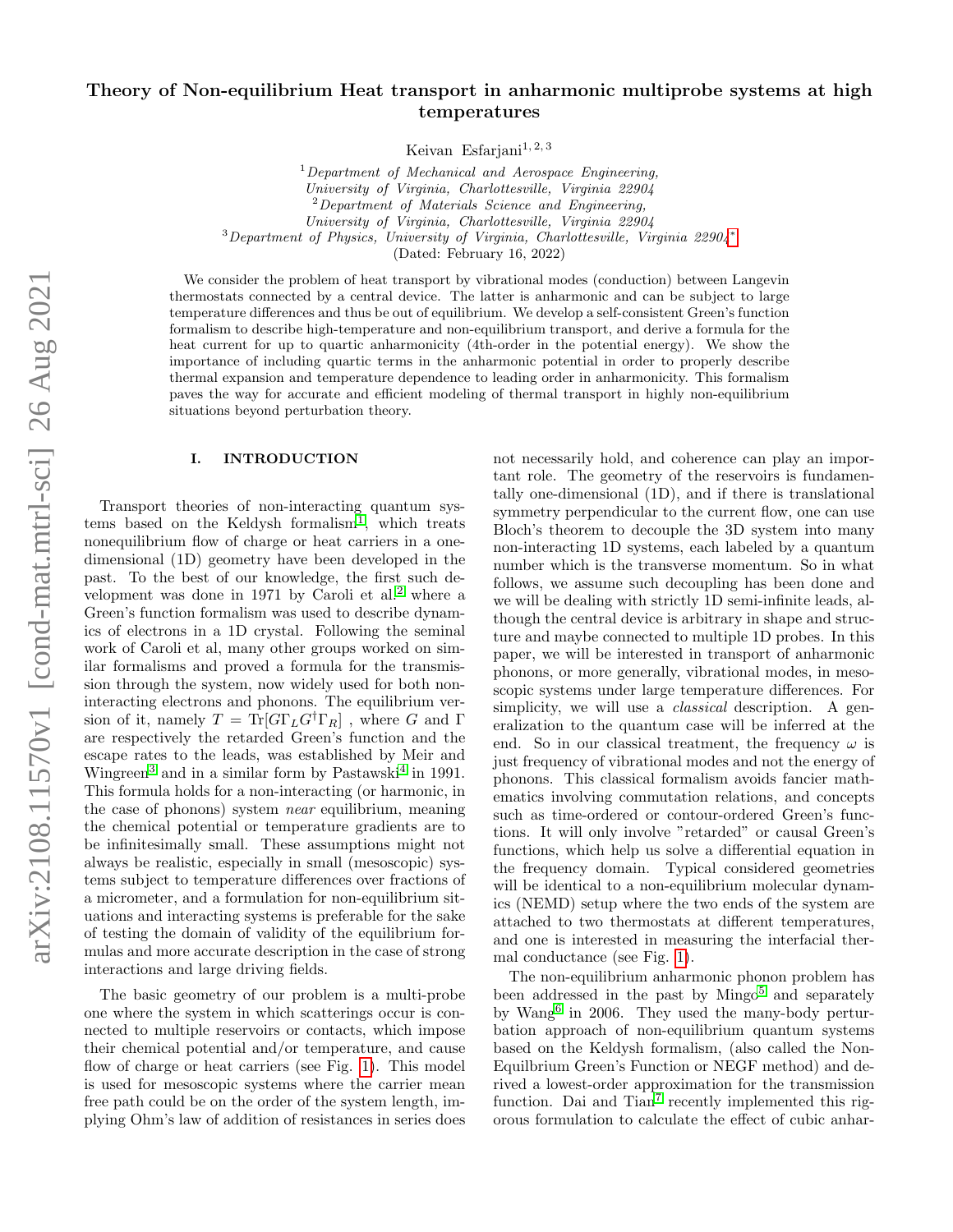

<span id="page-1-0"></span>FIG. 1. Top: a general "molecular" multiprobe geometry where the device defined by atoms within the ellipse are connected to 4 reservoirs imposing a temperature or measuring a current. Bottom: the 2-probe geometry. Atoms in each lead are connected to a harmonic thermostat at fixed temperature  $T_L$  and  $T_R$ . In the Buttiker probe, also called the selfconsistent reservoirs geometry, to measure the "local" temperature, each layer of the central device may also be weakly connected to a fictitious thermostat at a temperature to be (self-consistently) determined so that the net heat flow from that probe to the device is zero.

monicity on the phonon transmission function through an ideal interface, applied to Si/Ge and Al/Al with two different masses. A similar model, which explicitly incorporates transverse momentum dependence, was also developed recently by Guo et.  $al.^8$  $al.^8$ , based on previous work by Luisier<sup>[9](#page-12-9)</sup>. Polanco has a recent review of these methods based on  $NEGF^{10}$  $NEGF^{10}$  $NEGF^{10}$ . These NEGF-based models, although fully quantum mechanical, do not include anharmonicity beyond cubic order nor any thermal expansion effects. Other calculations of the transmission in the non-equilibrium regime<sup>[11](#page-12-11)</sup> based on the Green's function method, have been based on the self-consistent reservoirs (also called Buttiker probe method,) which was first proposed by Bolsterli et al. in  $1970^{12}$  $1970^{12}$  $1970^{12}$ . In this method, as shown in Fig. [1,](#page-1-0) every layer is connected, with a very weak coupling, to a fictitious probe at a given temperature with which it becomes into equilibrium. The probe temperature, which is also the assigned temperature of that layer, is obtained from the constraint that the net heat current from the system to the added fictitious probe should be zero. Note that the system could be out of equilibrium, so that a temperature is not really welldefined at a given layer. This shortcoming is also present in NEMD simulations where the assigned "temperature" of a layer is just the average kinetic energy of atoms in that layer, although there is no evidence of local thermal equilibrium. So even though non-equilibrium effects are included through this Buttiker probe method, it does not include anharmonicity. We should mention at this point that there is numerical evidence of absence of equipartition in the vibrational modes near the interface  $13,14$  $13,14$ ,

implying that a definition of local temperature is not really justified near an interface. In another work, based on the MD simulation, which fully includes anharmonicity, Saaskilahti et al.[15](#page-13-3) extended the harmonic formulation of the transmission function based on the actual MD tra-jectories by Chalopin et al.<sup>[16,](#page-13-4)[17](#page-13-5)</sup>, to include anharmonic corrections. In the actual calculation, arguing that the anharmonic part of the current is usually small, they only used its harmonic formula but with velocities and positions coming from the full anharmonic atomic trajectories, in order to deduce the interfacial thermal conductance. The advantage of this approach over NEMD is that the heat current and thermal conductance can be decomposed in the frequency domain. Approaches based on MD trajectories, while including full anharmonicity, suffer from noise and would require a large number of simulations in order to perform proper ensemble averaging, whereas many-body approaches might be inaccurate if a perturbative expansion in powers of anharmonicity is used, but otherwise do not suffer from noise and treat ensemble averaging analytically. In this work, we try to overcome these limitations by adopting a nonperturbative many-body approach by fully including in the current the effect of anharmonic terms introduced in the Hamiltonian, without using Buttiker probes. Furthermore, using a classical method to derive an expression for the heat current, we argue that to leading order, it is necessary to include quartic terms in the Hamiltonian, in order to properly describe both the thermal expansion and the dominant temperature dependence effect in the heat current.

### II. DYNAMICS

We start by defining our model and the assumptions. A multiprobe geometry is assumed as shown in Fig. [1](#page-1-0) in which a central region, also called the "device" is connected to many semi-infinite one-dimensional (1D) leads, playing the role of thermostats imposing a temperature at the boundaries of the system. We will not be concerned with temperature drops in the thermostats, which are assumed to be harmonic and follow Langevin dynamics. If needed, parts of the leads can be incorporated in the device region to illustrate the temperature profile. The Hamiltonian of the device (D) and its coupling to the lead  $\alpha$  are:

$$
H_D = \sum_{i \in D} \frac{p_i^2}{2m_i} + \sum_{ij \in D} \frac{1}{2!} \phi_{ij} u_i u_j \tag{1}
$$

$$
+\sum_{ijk\in D}\frac{1}{3!}\psi_{ijk}\,u_i\,u_j\,u_k+...\qquad (2)
$$

$$
H_{\alpha,D} = \sum_{i \in D} \sum_{l \in \alpha} W_{\alpha,il} u_i u_l \tag{3}
$$

The dynamical variable  $u_i(t)$  refers to the displacement of atom i about the zero-temperature equilibrium position (the force on atom is zero for  $u = 0$ ). The leads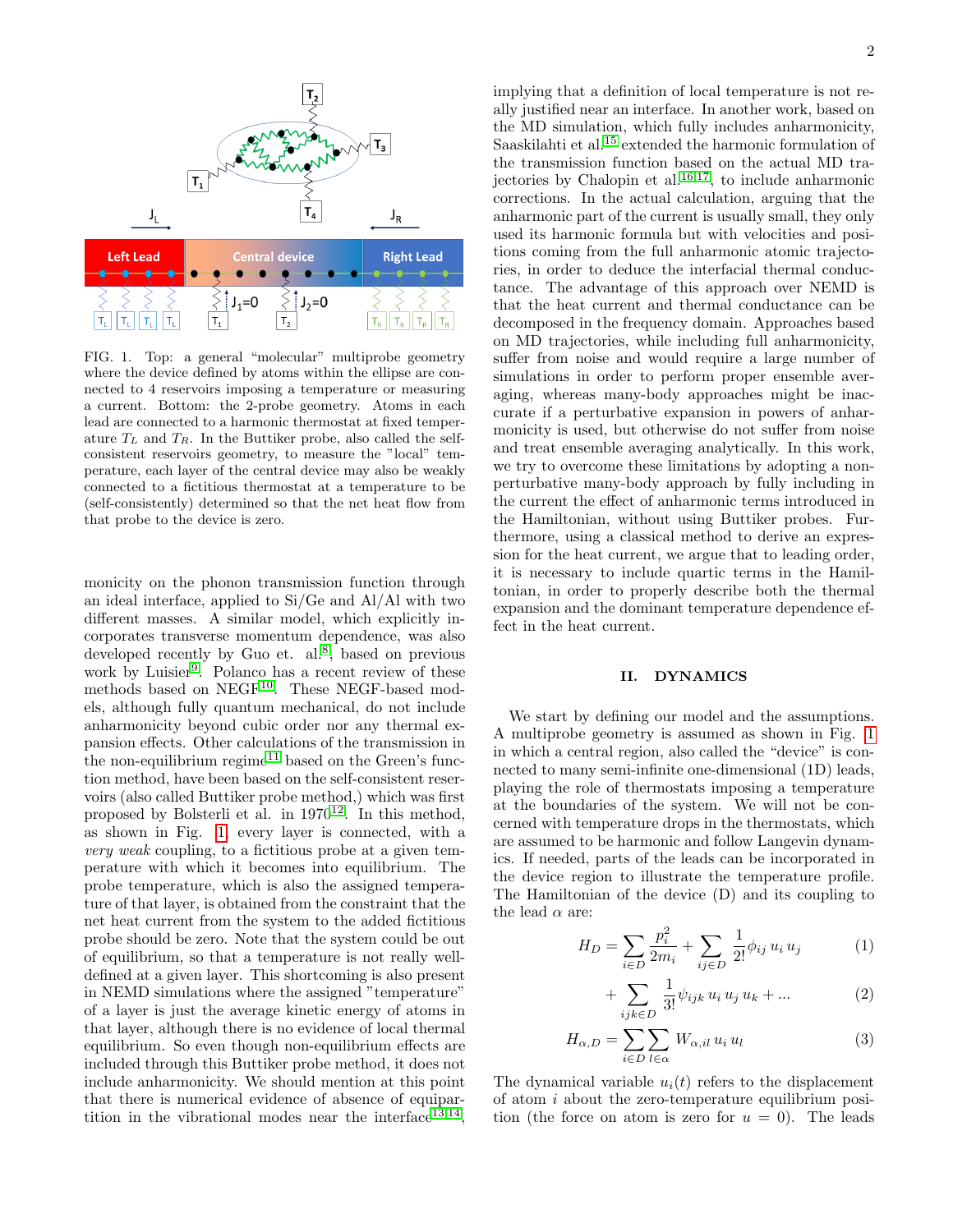labeled by  $\alpha$  are semi-infinite chains following Langevin dynamics. After the standard change of variables to  $x_i(t) = \sqrt{m_i} u_i(t)$ , and to

$$
\Phi_{ij} = \frac{\phi_{ij}}{\sqrt{m_i m_j}} = \frac{1}{\sqrt{m_i m_j}} \frac{\partial^2 H_D}{\partial u_i \partial u_j} (u = 0)
$$

 $V_{\alpha,il} = W_{\alpha,il}/\sqrt{m_i m_\alpha}$  and  $\Phi_{\alpha,ll'} = \phi_{\alpha,ll'}/m_\alpha$  we arrive at the following equation of motion for atoms in the central region:

<span id="page-2-0"></span>
$$
\frac{d^2x}{dt^2} = -\Phi x - \sum_{\alpha} V_{\alpha} x_{\alpha} + a \tag{4}
$$

Note we have used capitalized Greek letters  $(\Phi, \Psi, ...)$  for mass-rescaled force constants, and lower-case Greek letters  $(\phi, \psi, \ldots)$  for the bare potential energy derivatives. The letter  $\alpha$  refers to the leads, and the dynamical variable  $x = (x_1, ..., x_N)$  can be thought of as an array containing the displacements of all the atoms in the central region (also called device), Φ as the force constant matrix between such atoms, and  $V_{\alpha}$  as the force constant matrix connecting atoms of the lead  $\alpha$  to atoms in the device. Finally,  $a = -1/2\Psi x^2 + ...$  is the anharmonic part of the force, which, for now, we keep as a for brevity. The dynamics of atoms in the lead is of Langevin type, where a set of identical coupled harmonic oscillators are subject to damping  $\gamma_{\alpha}$  and noise  $\zeta_{\alpha}$  as follows:

$$
\frac{d^2x_{\alpha}}{dt^2} = -\Phi_{\alpha}x_{\alpha} - V_{\alpha}^T x - \gamma_{\alpha}\frac{dx_{\alpha}}{dt} + \zeta_{\alpha} \tag{5}
$$

where the superscript  $T$  stands for transpose. The force constants  $Phi_{\alpha}$  can be thought of as effective FCs at the temperature of interest, so that we do not need to introduce anharmonicity in the leads, which merely play the role of absorbing phonons from the device and reinjecting thermalized phonons into the device. We will proceed by eliminating the lead variables  $x_{\alpha}$  in Eq. [4](#page-2-0) using the Green's function method. To this end, we start by taking the Fourier transform of the above two equations according to:

$$
X(\omega) = \int dt \, x(t) \, e^{i\omega t}; \; x(t) = \int \frac{d\omega}{2\pi} \, X(\omega) \, e^{-i\omega t} \tag{6}
$$

The equations of motion become:

$$
-\omega^2 X = -\Phi X - \Sigma_\alpha V_\alpha X_\alpha + A \tag{7}
$$

$$
-\omega^2 X_{\alpha} = -\Phi_{\alpha} X_{\alpha} - V_{\alpha}^T X + i\omega \gamma_{\alpha} X_{\alpha} + \zeta_{\alpha}(\omega) \qquad (8)
$$

Note that the frequency-domain variables are represented with capitalized letters. Now that the differential equations are transformed to algebraic ones, one can easily proceed to eliminate the lead degrees of freedom in the main equation of motion by using the green's functions. Let  $q_{\alpha}(\omega)$  be the retarded (causal) Green's function associated with the lead  $\alpha$ . The positivity of the damping factor  $\gamma_{\alpha}$  insures causality. The solution to Eq. [8](#page-2-1) after the transients have decayed to zero, can be written as:

<span id="page-2-3"></span>
$$
X_{\alpha} = g_{\alpha}(\omega) \left( \zeta_{\alpha} - V_{\alpha}^{T} X \right) \tag{9}
$$

where

<span id="page-2-6"></span>
$$
g_{\alpha}^{-1} = [-\omega^2 - i\omega\gamma_{\alpha} + \Phi_{\alpha}]
$$
 (10)

In Eq. [7](#page-2-2) we need  $-V_{\alpha}X_{\alpha} = \eta_{\alpha} + \sigma_{\alpha}X$ , which we obtain from Eq. [9.](#page-2-3) Here  $\eta_{\alpha}(\omega) = -V_{\alpha}g_{\alpha}(\omega)\zeta_{\alpha}(\omega)$ , and  $\sigma_{\alpha} =$  $V_{\alpha} g_{\alpha} V_{\alpha}^{T}$ . Likewise defining the retarded Green's function of the central region as  $G^{-1} = [-\omega^2 + \Phi - \sum_{\alpha} \sigma_{\alpha}(\omega)],$ we can write the solution to the central region as:

<span id="page-2-4"></span>
$$
X(\omega) = G(\omega) \left[ \sum_{\alpha} \eta_{\alpha}(\omega) + A(\omega) \right] \tag{11}
$$

The function  $\sigma_{\alpha}(\omega) = V_{\alpha} g_{\alpha}(\omega) V_{\alpha}^{T}$  is traditionally called the self-energy of lead  $\alpha$ , and shows the effect of this lead on the spectrum of the device which is given by the poles of G. Its real part provides a correction to the eigenvalue spectrum  $\omega^2$ , and its imaginary part, divided by  $2\omega$ , gives the inverse lifetime of an excitation of the central region caused by interactions with the lead. It is the rate at which the excitation leaks into the lead. Omitting the transient contribution of the initial conditions, this is the solution to the equations of motion, which depend on the stochastic functions  $\eta_{\alpha} = -V_{\alpha} g_{\alpha} \zeta_{\alpha}$ .

### III. PHYSICAL OBSERVABLES

The equations of motion we derived are deterministic for every realization of the random forces. To simulate the real thermodynamical behavior of the baths, so that a temperature can be assigned to them, we need to perform an "ensemble" average, denoted by  $\langle \ldots \rangle$  over all realizations of the forces subject to the constraint imposed by the fluctuation-dissipation (FD) theorem:

 $\langle \zeta_{i,\alpha}(t)\rangle = 0$ 

<span id="page-2-5"></span>
$$
\langle \zeta_{i,\alpha}(t)\zeta_{j,\alpha'}(t')\rangle = 2\gamma_{\alpha}k_B T_{\alpha} \,\delta(t-t')\delta_{\alpha,\alpha'}\delta_{ij} \qquad (12)
$$

<span id="page-2-2"></span><span id="page-2-1"></span>The noise is white and different sites i, j of leads  $\alpha, \alpha'$ are uncorrelated with each other. Physical observables are then obtained after an ensemble average is performed over forces. This is where irreversibility is introduced in this deterministic formalism, as a result of which, entropy is generated in the device. The latter can be understood as the log of the distribution function of the device as the random forces are varied with the constraints imposed by the FD theorem..

The main quantity of interest is the heat current. The heat from lead  $\alpha$  can be defined as the net rate at which energy is flowing into the device from that lead. It is the work done from lead  $\alpha$  on the device's degrees of freedom per unit time, which is the product of the velocity degrees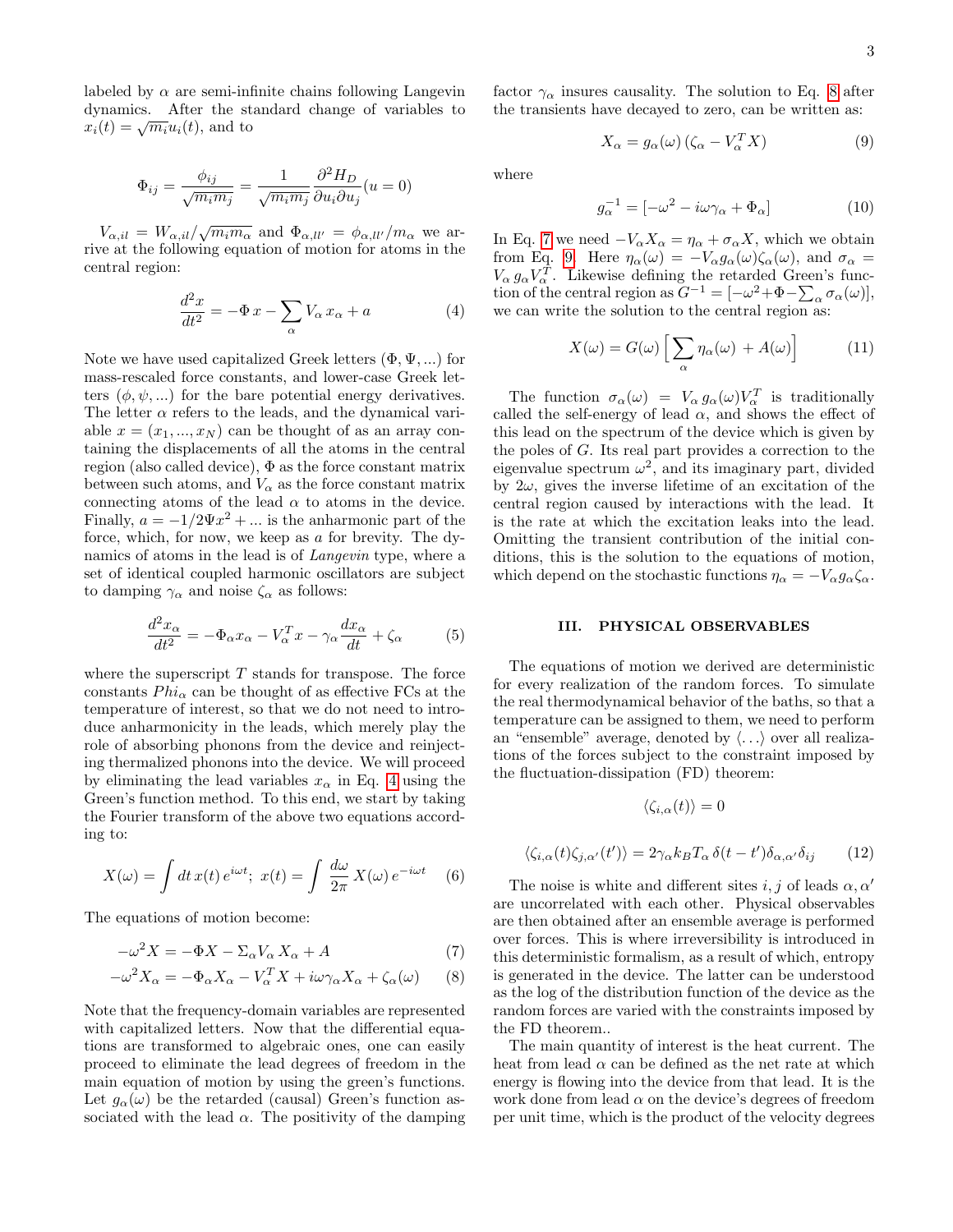of freedom of the device times the force from lead acting on them:  $j_{\alpha}(t) = \text{Tr}[\dot{x}(-V_{\alpha}x_{\alpha})^T]$ , where the trace is taken over the device degrees of freedom after using Eq. [9.](#page-2-3) Since the current depends on the stochastic functions  $\zeta$ , we will take its ensemble average to find the response of the system to an applied temperature difference. We will start by taking the Fourier transform of  $j_{\alpha}(t)$  and call it  $J_{\alpha}(\Omega)$ . Note due to time integration, we must have  $\langle J_{\alpha}(\Omega = 0) \rangle = \tau \langle j_{\alpha} \rangle$ , where  $\tau \to \infty$  is the time integration window:

<span id="page-3-0"></span>
$$
\langle J_{\alpha}(\Omega) \rangle = \int \frac{d\omega}{2\pi} \,\omega \,\text{Tr} \left[ \Im \langle X(\omega) \eta_{\alpha}^{\dagger}(\omega - \Omega) \rangle - \langle X(\omega) X^{\dagger}(\omega - \Omega) \rangle \,\Gamma_{\alpha}(\omega - \Omega) / 2 \right] \tag{13}
$$

where we used the notation  $\Gamma_{\alpha} = -i(\sigma_{\alpha} - \sigma_{\alpha}^{\dagger}) =$  $2\Im(\sigma_\alpha)$  for twice the imaginary part of the lead  $\alpha$  selfenergy. The DC response is found by taking the  $\Omega \to 0$ limit. Note that because we are interested in the DC response, only diagonal terms of correlations ( $\Omega = 0$ ) are needed here. Thus the calculation of the heat current is reduced to the calculation of the two correlation functions and the so-called lead self-energy  $\sigma_{\alpha}(\omega)$ , followed by a frequency integration. Note that this current from lead  $\alpha$  is the sum of two terms: the first one, proportional to  $Z_{\alpha} = \langle X(\omega) \eta_{\alpha}^{\dagger}(\omega) \rangle$ , is the work per unit time of the stochastic forces on the device, while the second one  $\langle X(\omega) X^{\dagger}(\omega) \rangle \Gamma_{\alpha}^{\dagger}$ , proportional to a displacement autocorrelation, is the work of the lead dampers trying to reabsorb some of the excess energy injected from the device in order to re-establish thermal equilibrium in the lead.

The average denoted by  $\langle \rangle$  is an average over the stochastic forces in the thermostats which have white noise characteristics. When it is performed over the device degrees of freedom, the leads being at different temperatures, it becomes a non-equilibrium average and can only be calculated using the equation of motion [11](#page-2-4) and the statistical properties of the Langevin thermostats, i.e. the fluctuation-dissipation theorem. For anharmonic interactions involving higher powers of displacements in A, the calculation of current will lead to a hierarchy of equations, each containing higher powers of displacements, and has so far been computed using different approximations[5](#page-12-5)[,6,](#page-12-6)[18](#page-13-6). Another quantity of interest is the entropy generation rate in the device which can be expressed as:  $\dot{S} = -\sum_{\alpha} \langle j_{\alpha} \rangle / T_{\alpha}$ 

## IV. CONSTRAINTS

Before proceeding to the calculation of the correlation functions, we recall two constraints that the heat current needs to satisfy. The first is the detailed balance relation which states that if all leads are at the same temperature T, the net current  $\langle j_{\alpha} \rangle$  should be identically zero for all leads  $\alpha$ . The second constraint is that of *current* conservation, which in steady state  $\Omega \to 0$ , and under no additional heat generation in the device, reduces to  $\Sigma_{\alpha}\langle j_{\alpha}\rangle = 0$ . This is also known as the Kirchhoff's law in the context of electrical circuits. Note that AC com-

ponents of the current need not satisfy this constraint as they reflect the information on transient currents during the relaxation process, and depend on the heat capacity of the system. Any physically correct description of transport, should exactly satisfy these two constraints.

## V. THERMAL EXPANSION

As the temperature of a system is raised, there can be thermal expansion due anharmonicity. The equilibrium position of the atoms is shifted, and this will also cause a change in the force constants as bond lengths have changed. To take these effects into account, while simplifying the notations, we will slightly modify the formalism as follows: the displacement variable  $X$  is changed to  $Y(\omega) = X(\omega) - \langle X \rangle$  or  $y(t) = x(t) - \langle x \rangle$  which has zero average by construction. The resulting nonlinear equations satisfied by  $\langle X \rangle$  are derived by taking the average of the equation of motion [11](#page-2-4) or equivalently setting the average force on each atom to zero (see appendix [B](#page-7-0) for more details).

<span id="page-3-1"></span>
$$
\langle \partial \mathcal{V} / \partial x \rangle = \Phi \langle x \rangle + \Psi \langle x x \rangle / 2 + \dots = 0 \tag{14}
$$

The resulting equations will depend on correlations such as  $\langle Y_i Y_j \rangle$ ,  $\langle Y_i Y_j Y_k \rangle$  and higher powers. Accordingly, the potential energy derivatives will be evaluated at the zero of  $Y$ , and will be denoted with a bar sign on top of them  $(\Phi \rightarrow \overline{\Phi}$  etc...). While the variable X satisfies the equation of motion:

$$
-\omega^2 X = -\partial \mathcal{V}/\partial X - \sum_{\alpha} V_{\alpha} X_{\alpha} ,
$$

the new variable  $Y$  satisfies:

$$
-\omega^2 Y = -\partial \mathcal{V}/\partial X + \langle \partial \mathcal{V}/\partial X\rangle - \sum_\alpha V_\alpha X_\alpha
$$

Next we will linearize the forces with respect to  $y$ :

$$
-\frac{\partial \mathcal{V}}{\partial y} = -\left(\frac{\partial \mathcal{V}}{\partial y}\right)_{y=0} - \left(\frac{\partial^2 \mathcal{V}}{\partial y^2}\right)_{y=0} y + a(y) = -\bar{\Phi}y + a(y)
$$

where we have set  $\left(\frac{\partial V}{\partial y}\right)_{y=0} = 0$  to define the thermal expansion  $\langle x \rangle = x_0$  (see appendix [B\)](#page-7-0). As we will show, the effect of temperature will be to renormalize the FCs, not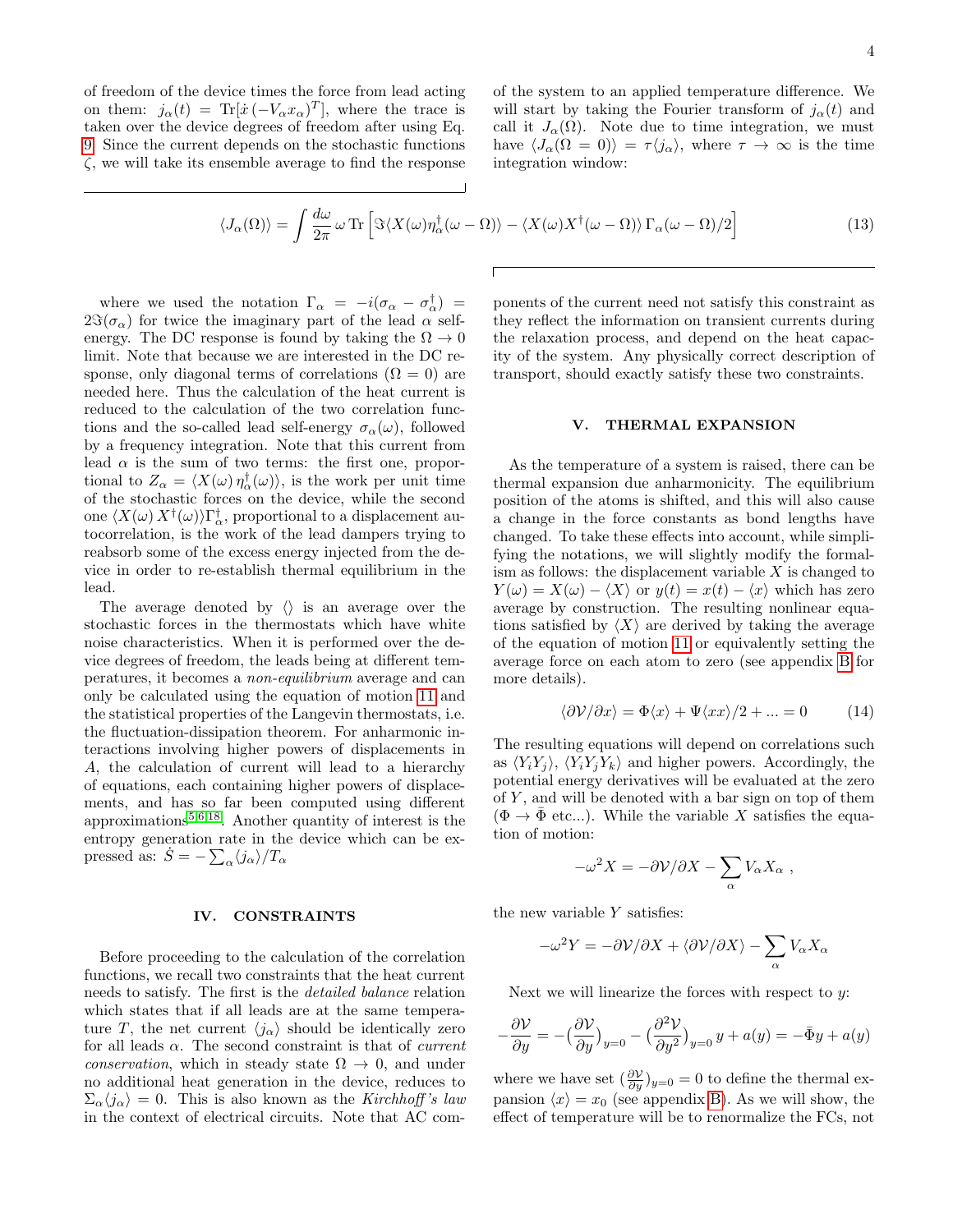only through thermal expansion but also due the thermal fluctuations as we will show using the non-equilibrium mean-field approximation (NEMF) also detailed in section [VI.](#page-4-0) Next, we define a renormalized Green's function using renormalized force constants  $\bar{\Phi} = \left(\frac{\partial^2 V}{\partial y^2}\right)_{y=0}$  as

$$
\mathcal{G}^{-1} = \left[ -\omega^2 + \bar{\Phi} - \sum_{\alpha} \sigma_{\alpha} \right] \tag{15}
$$

With this GF, the displacements  $Y$  satisfy

<span id="page-4-1"></span>
$$
Y = \mathcal{G}(\sum_{\alpha} \eta_{\alpha} + A) \tag{16}
$$

Note one can add any constant  $\lambda$  to the force constant  $\overline{\Phi}$  in the above GF, provided  $\lambda Y$  is also added to the anharmonic force A. We will make use of this freedom in the next section to further simplify the formalism.

#### <span id="page-4-0"></span>VI. FORCE CONSTANT RENORMALIZATION

Given the form of the above equations, we can add  $-Y \langle \frac{\partial A}{\partial Y} \rangle$  to A and add  $-\langle \frac{\partial A}{\partial Y} \rangle$  to  $1/\mathcal{G}$  so that now the renormalized GF becomes:

$$
\mathbb{G}^{-1} = \mathcal{G}^{-1} - \langle \frac{\partial A}{\partial Y} \rangle = [-\omega^2 + \bar{\Phi} - \langle \frac{\partial A}{\partial Y} \rangle + \sum_{\alpha} \sigma_{\alpha}] \tag{17}
$$

while the renormalized anharmonic force now becomes  $\mathbb{A} = A - Y \langle \frac{\partial A}{\partial Y} \rangle$  in the right hand side of Eq. [16.](#page-4-1) This renormalization of harmonic force constants captures a major part of anharmonicity (because  $\langle \partial \mathbb{A}/\partial Y \rangle = 0$ ), and is in spirit very similar to the lowest-order self-consistent phonon theory, which in the past has been applied to equilibrium systems. The advantage of this renormalization is that, as we will see, the lowest anharmonic correction in  $Z_{\alpha}$  disappears by construction since  $\langle \partial \mathbb{A}/\partial Y \rangle = 0$ , leading to the smallest variance and higher moments of  $\langle \partial \mathbb{A}/\partial Y \rangle$ .

We will refer to this choice of the reference GF as the Non-equilibrium mean-field approximation (NEMF). With this choice, the equation of motion for Y becomes:

<span id="page-4-3"></span>
$$
Y = \mathbb{G}(\sum_{\alpha} \eta_{\alpha} + \mathbb{A})
$$
\n(18)

The Feynman diagram associated with the new Green's function **G** is shown in Fig. [2.](#page-4-2)

### VII. DISPLACEMENT-NOISE CORRELATIONS

One can see from Eq. [13](#page-3-0) that the calculation of the heat current requires the calculation of the displacementnoise correlation  $Z_{\alpha}$  and displacement autocorrelations C. We proceed to the calculation of these quantities first within the harmonic approximation, and then in



<span id="page-4-2"></span>FIG. 2. Feynman diagram associated with **G** represented by thick dashed lines. The phonon Green's function  $\mathcal G$  is shown with thin solid lines, and the quartic vertex  $\chi$  with the solid square. The thick line with opposite arrows represents the displacement autocorrelation  $C(\omega_1)$ . Internal frequency  $\omega_1$  is integrated over.

the presence of anharmonic forces of the form  $a =$  $-\psi y^2/2 - \chi y^3/6.$ 

Let us start with the noise autocorrelation which will appear in the calculation of displacement-noise correlation  $Z_{\alpha}$ . In the frequency domain, using the fluctuationdissipation theorem Eq. [12,](#page-2-5) one can derive (see appendix  $C 2$ :

<span id="page-4-4"></span>
$$
\langle \eta_{\alpha}(\omega)\eta_{\alpha}^{\dagger}(\omega)\rangle = \Gamma_{\alpha}(\omega)\frac{k_{B}T_{\alpha}}{\omega}\tau = \Gamma_{\alpha}(\omega)f_{\alpha}\tau \qquad (19)
$$

where, for brevity, we have replaced the "occupation factor<sup>"[19](#page-13-7)</sup>  $k_B T_\alpha/\omega$  by  $f_\alpha$ , and  $\tau$  represents the integration time which goes to infinity and cancels the  $\tau$  in the expression for the current  $j_{\alpha} = J_{\alpha}/\tau$ . In the case of a white noise, we show in appendix C<sub>2</sub> that the result will not depend on the thermostat damping parameter  $\gamma$ , and thus we adopt this type of noise for the thermostats.

Next, we need to calculate displacement-noise correlations:  $Z_{\alpha} = \langle Y \eta_{\alpha}^{\dagger} \rangle$ . Since  $-i\omega Y$  is a velocity,  $\omega \Im(Z_{\alpha})$  is the power exerted by the random force  $\eta$  on the device and therefore can be interpreted as the heat injected per unit time and unit frequency (mode) from lead  $\alpha$  into the device.

In the harmonic case  $(A = A = 0; G = \mathcal{G} = \mathbb{G})$ , using the equation motion [18,](#page-4-3) this expression is simplified to:

$$
Z_{\alpha}^{H}(\omega) = \mathcal{G}\langle \eta_{\alpha}\eta_{\alpha}^{\dagger}\rangle = \mathcal{G}\Gamma_{\alpha}f_{\alpha}\tau
$$
 (20)

For non-zero anharmonicity, the three GFs are different, and adopting **G** as the reference GF, we have the NEMF approximation to the displacement-noise correlation function as:

$$
Z_{\alpha}^{NEMF}(\omega) = \mathbb{G}\langle \eta_{\alpha} \eta_{\alpha}^{\dagger} \rangle = \mathbb{G}\Gamma_{\alpha} f_{\alpha} \tau \tag{21}
$$

To go one step further and include the effect of anharmonicity in  $Z_{\alpha}$ , we will use the Novikov-Furutsu-Donsker identity<sup>[20](#page-13-8)</sup> (for a proof also see appendi[xD\)](#page-11-0), which states that for any functional of the white noise  $f[\eta]$ , we have

<span id="page-4-5"></span>
$$
\langle f[\eta] \eta_{\alpha}^{\dagger}(\omega) \rangle = \langle \frac{\delta f[\eta]}{\delta \eta_{\alpha}} \rangle \langle \eta_{\alpha} \eta_{\alpha}^{\dagger} \rangle \qquad (22)
$$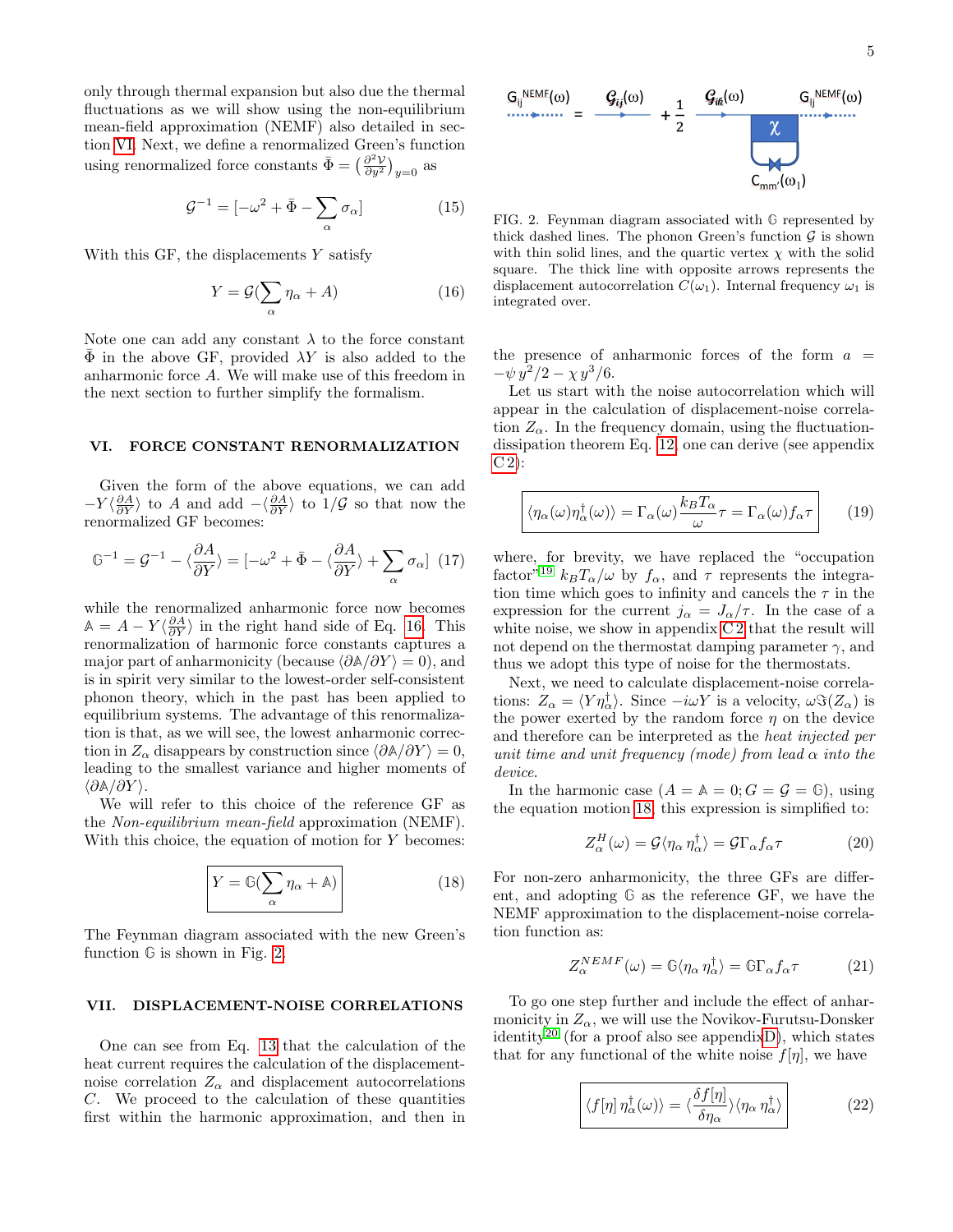It has the advantage of lowering the powers of  $\eta$  in  $f$ . Using this theorem, we have:  $\langle Y \eta_{\alpha}^{\dagger} \rangle = \langle \frac{\partial Y}{\partial \eta_{\alpha}} \rangle \langle \eta_{\alpha} \eta_{\alpha}^{\dagger} \rangle$ .

From the equation of motion Eq. [18](#page-4-3) and the chain rule, we find

<span id="page-5-1"></span>
$$
\frac{\partial Y}{\partial \eta_{\alpha}} = (1 - \mathbb{G} \frac{\partial \mathbb{A}}{\partial Y})^{-1} \mathbb{G} = \mathbb{G} + \mathbb{G} \frac{\partial \mathbb{A}}{\partial Y} \mathbb{G} + \mathbb{G} \frac{\partial \mathbb{A}}{\partial Y} \mathbb{G} \frac{\partial \mathbb{A}}{\partial Y} \mathbb{G} + \dots
$$
\n
$$
Z_{\alpha} = \langle Y \eta_{\alpha}^{\dagger} \rangle = \langle \frac{\partial Y}{\partial \eta_{\alpha}} \rangle \langle \eta_{\alpha} \eta_{\alpha}^{\dagger} \rangle = \langle (1 - \mathbb{G} \frac{\partial \mathbb{A}}{\partial Y})^{-1} \rangle Z_{\alpha}^{NEMF} = (1 + \mathbb{G} \langle \frac{\partial \mathbb{A}}{\partial Y} \mathbb{G} \frac{\partial \mathbb{A}}{\partial Y} \rangle + \mathbb{G} \langle \frac{\partial \mathbb{A}}{\partial Y} \mathbb{G} \frac{\partial \mathbb{A}}{\partial Y} \mathbb{G} \frac{\partial \mathbb{A}}{\partial Y} \rangle + \dots) Z_{\alpha}^{NEMF} \tag{23}
$$

so that finally,

Note that, by construction, the first term involving  $\langle \partial \mathbb{A}/\partial Y \rangle$  is identically zero.

In the language of many-body theory, this is the expanded form of Dyson's equation involving thermal average of powers of the anharmonic force derivatives. This exact result cannot be calculated, because the average of the inverse of powers of  $Y$  cannot be calculated exactly, and instead one may add the power series term by term provided the sum is convergent.

This is one of the main results of this paper, providing a more accurate and likely convergent expression for the displacement-noise correlations, and leading to a simple calculation of heat currents if cubic terms are to be neglected (using the NEMF reference Green's function **G**).

The next-order correction consists in adding the effect of anharmonicity to second order, i.e. writing the displacement-noise correlation function as:

<span id="page-5-3"></span>
$$
Z_{\alpha} \approx \left(1 + \mathbb{G}\langle \frac{\partial \mathbb{A}}{\partial Y} \mathbb{G} \frac{\partial \mathbb{A}}{\partial Y} \rangle\right) Z_{\alpha}^{NEMF} \tag{24}
$$

with  $\mathbb{A} = A - Y \langle \frac{\partial A}{\partial Y} \rangle = -\frac{1}{2} \bar{\Psi} Y Y - \frac{1}{6} \chi (Y Y Y - 3 Y \langle Y Y \rangle)$ and  $\frac{\partial A}{\partial Y} = \frac{\partial A}{\partial Y} - \langle \frac{\partial A}{\partial Y} \rangle = -\bar{\Psi}Y - \frac{1}{2}\chi(\overline{Y}Y - \langle YY \rangle)$ . We can note that the major part of the quartic anharmonicity has been removed, and the expansion is in powers of ∂**A**/∂Y which is centered at zero and has therefore the smallest higher moments. When raised to second power in the above formula for  $Z_{\alpha}$ , cubic and quartic terms become decoupled if we neglect averages of terms of odd power in Y which are expected to be small if non-zero. At low-temperatures or weak anharmonicity, the dominant contribution to the second-order terms can be written as:

<span id="page-5-0"></span>
$$
Z_{\alpha} \approx (1 + \langle \mathbb{G}\bar{\Psi}Y \mathbb{G}\bar{\Psi}Y \rangle) Z_{\alpha}^{NEMF}
$$
 (25)

An explicit form of this equation is provided in the later section and in appendix Eq. [C9.](#page-10-0)

### VIII. DISPLACEMENT AUTOCORRELATIONS

Finally, the last correlation function needed is  $C(\omega)$  =  $\langle YY^{\dagger} \rangle$ . Note the autocorrelation matrix C is Hermitian. The function  $\omega C(\omega)$  can be interpreted as the (nonequilibrium) number of excitations of frequency  $\omega$  present in the device due to its contact with the leads. If all lead temperatures are equal, we recover the equilibrium occupation times the total DOS,  $G(\Sigma_{\alpha} \Gamma_{\alpha})G^{\dagger} = 2\Im(G)$ , which is the total (equilibrium) number of excitations in the device. In the heat current, this term appears as  $-\omega C\Gamma_\alpha/2$  and can be interpreted as the heat current going from (because of the negative sign) the device into this lead as  $\Gamma_{\alpha}/2\omega$  is the escape rate into the lead  $\alpha$ .

Similar to the treatment of  $Z_{\alpha}$ , we will start with the equation of motion, Eq. [18,](#page-4-3) and the FD theorem, Eq. [19,](#page-4-4) to write  $C$  as:

<span id="page-5-2"></span>
$$
C(\omega) = \langle Y(\omega)Y^{\dagger}(\omega) \rangle =
$$
  
 
$$
\mathbb{G}(\omega) \Big[ \Sigma_{\alpha} (\langle \eta_{\alpha} \eta_{\alpha}^{\dagger} \rangle + \langle \mathbb{A} \eta_{\alpha}^{\dagger} \rangle + \langle \eta_{\alpha} \mathbb{A}^{\dagger} \rangle) + \langle \mathbb{A} \mathbb{A}^{\dagger} \rangle \Big] \mathbb{G}^{\dagger}(\omega)
$$
 (26)

The first term is the NEMF contribution and is reduced to a known result, with now the renormalized GF **G** being used instead of the standard harmonic one (G or  $\mathcal{G}$ ), in order to include thermal effects to some extent:

$$
C^{NEMF}(\omega) = \mathbb{G}\Sigma_{\alpha} \langle \eta_{\alpha} \eta_{\alpha}^{\dagger} \rangle \mathbb{G}^{\dagger} = \Sigma_{\alpha} (\mathbb{G}\Gamma_{\alpha} \mathbb{G}^{\dagger}) f_{\alpha} \tau \quad (27)
$$

The NEMF approximation, which consists in using **G** and neglecting the contributions of anharmonicity included in **A**, is very similar to the harmonic approximation. Within this approximation, where  $C \approx C^{NEMF}$  and  $Z_{\alpha} \approx Z_{\alpha}^{NEMF}$ , the transmission becomes Tr [ $\mathbb{G}\Gamma_L\mathbb{G}^{\dagger}\Gamma_R$ ], very similar to the harmonic result (see appendix [E\)](#page-12-12), but with the GF substituted by the renormalized **G**, and includes the effect of (quartic) anharmonicity to lowestorder.

Linear terms in A lead to terms similar to  $Z_{\alpha}$  which has already been discussed. The only remaining difficulty is with the  $\langle A A^{\dagger} \rangle$  terms which do not explicitly contain any noise term, but have higher powers of displacements. Such terms can only be calculated approximately as the use of the equations of motion will involve higher powers of displacements. To have a second-order approximation consistent with that used for  $Z_{\alpha}$  in Eq. [25,](#page-5-0) we have to use:

$$
\langle \mathbb{A} \mathbb{A}^{\dagger} \rangle^{(3)} = C^{(3)} = \frac{1}{4} \bar{\Psi}^2 \sum_{\omega_1} C(\omega - \omega_1) C(\omega_1)
$$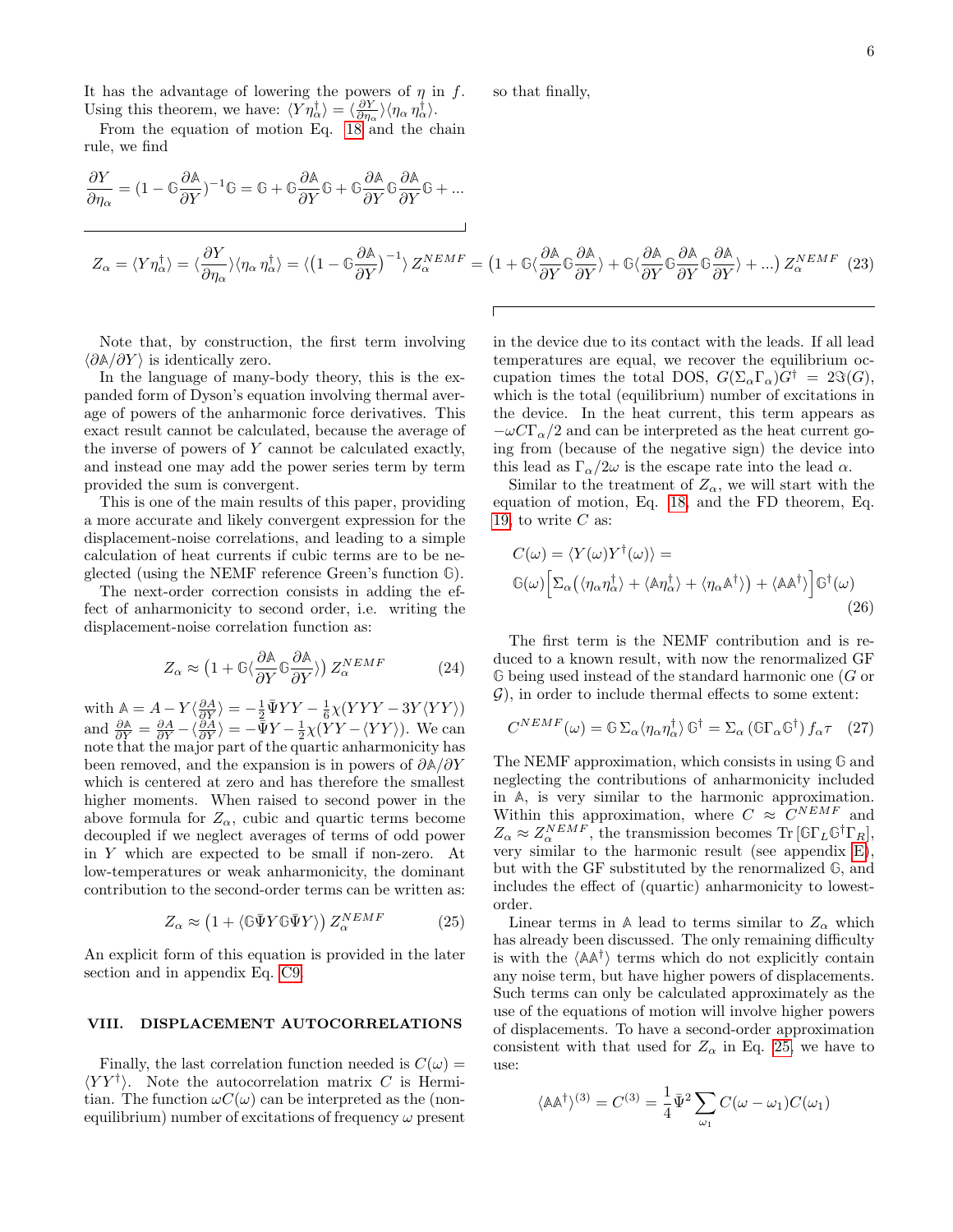It can be shown that this approximation, taken to a self-consistent level satisfies current conservation, meaning  $\sum_{\alpha} j_{\alpha} = 0$ , however the spectral components of the current:  $\Im Z_{\alpha}(\omega) - C(\omega)\Gamma_{\alpha}(\omega)/2$  do not necessarily lead to zero when summed over all leads. Including for completeness both the cubic and quartic components of the anharmonic forces to second order, the self-consistent set of equations to be solved with the reference Green's function **G** are:

$$
Z_{\alpha} = Z_{\alpha}^{NEMF} + \mathbb{G}(\Sigma^{(3)} + \Sigma^{(4)})Z_{\alpha}
$$
  
\n
$$
\Sigma^{(3)}(\omega) = 2\bar{\Psi}^{2} \sum_{\omega_{1}} \mathbb{G}(\omega - \omega_{1})C(\omega_{1})
$$
  
\n
$$
\Sigma^{(4)}(\omega) = \frac{3}{2}\bar{\chi}^{2} \sum_{\omega_{1},\omega_{2}} \mathbb{G}(\omega - \omega_{1} - \omega_{2})C(\omega_{1})C(\omega_{2})
$$
  
\n
$$
C = \sum_{\alpha} (\delta Z_{\alpha} \mathbb{G}^{\dagger} + \mathbb{G} \delta Z_{\alpha}^{\dagger}) - C^{NEMF} + \mathbb{G}P\mathbb{G}^{\dagger}
$$
  
\n
$$
\delta Z_{\alpha} = Z_{\alpha} - Z_{\alpha}^{NEMF}
$$
  
\n
$$
P = C^{(3)} + C^{(4)}
$$
  
\n
$$
C^{(3)} = \frac{1}{2} \bar{\Psi}^{2} \sum_{\omega_{1}} C(\omega - \omega_{1})C(\omega_{1})
$$
  
\n
$$
C^{(4)} = \frac{1}{6}\bar{\chi}^{2} \sum_{\omega_{1},\omega_{2}} C(\omega - \omega_{1} - \omega_{2})C(\omega_{1})C(\omega_{2})
$$
 (28)

The equations for  $Z_{\alpha}$  and C can also be represented using Feynman diagrams as shown in Figs. [3](#page-11-1) and [4](#page-11-2) in appendices [C 3](#page-10-1) and [C 4.](#page-11-3) More explicit forms of these equations are also reproduced in this appendix as Eqs. [C9](#page-10-0) and [C10.](#page-11-4)

Starting inputs for C and  $Z_{\alpha}$  could be their NEMF values in the right-hand sides of the above equations, and the latter can be solved iteratively until convergent. Note that while the term  $Z_{\alpha}$  requires  $\partial \mathbb{A}/\partial Y$ , the terms C require **A** itself, but these equations contain only second powers of **A** and ∂**A**/∂Y . Once iterations converge, the obtained C and  $Z_{\alpha}$  functions can then be inserted in Eq. [A2](#page-7-1) to compute the heat currents from each lead.

These equations would be the same as the ones obtained from the many-body non-equilibrium Keldysh formalism with the difference that the "occupation factors"  $f_{\alpha} = k_B T / \omega$  are classical ones, instead of Bose-Einstein functions. In this sense, they can directly be compared to results from classical non-equilibrium MD simulations, which are exact in anharmonicity but have inherent statistical noise in them.

Another interesting feature to note is the increase of the overall conductance with the temperature (if  $\Delta T$  is held small). This is in agreement with previous MD simulations<sup>[15](#page-13-3)[,21](#page-13-9)</sup>.

### IX. CONCLUSION

To summarize, we developed a self-consistent currentconserving approximation for anharmonic systems out of equilibrium in the high-temperature (classical) regime. There is therefore no factors of  $\hbar$  in the formalism and  $\omega$  is to be interpreted as frequency only, not energy. Although the set of derived equations for the current Eq. [13](#page-3-0) the equation of motion Eq. [18,](#page-4-3) and the Eq. [23](#page-5-1) and Eq. [26](#page-5-2) defining the correlation functions, were formally exact, one has to develop approximations to solve the Dyson's equation [23](#page-5-1) and the equation [26](#page-5-2) defining  $C$ . One, because the anharmonic force **A** is an infinite Taylor expansion and is usually truncated, and two, because its derivative appears in the denominator of Eq. [23](#page-5-1) which cannot be exactly inverted. In this work, we truncated the Taylor expansion of **A** up to quartic terms and only included up to second powers of  $\mathbb{A}$  and  $\partial \mathbb{A}/\partial Y$  in Eqs. [23](#page-5-1) and [26.](#page-5-2)

We showed that thermal expansion needs to be included using both cubic and quartic terms (to avoid any divergence) and it has the effect of renormalizing FCs as T is increased. The reference GF to work with, **G**, has two corrections: one due to thermal expansion implying changes in bond length and strength  $(\bar{\Phi}$  instead of  $\Phi$ ), and the other due to thermal fluctuations about the average position  $(\langle \partial \mathbb{A}/\partial Y \rangle)$ , which usually involves the quartic term and the autocorrelation  $C$ ), similar in spirit to the self-consistent phonon theory, except that one is not at thermal equilibrium. This is the leadingorder anharmonic correction, and cubic anharmonicity contributes to second-order correction terms as shown in the self-consistent equations [28.](#page-6-0)

<span id="page-6-0"></span>Non-equilibrium averages were possible to calculate with the use of the fluctuation-dissipation theorem (Eq. [19\)](#page-4-4), the equations of motion (Eq. [18\)](#page-4-3) and the NFD theorem (Eq. [22\)](#page-4-5).

An alternative approach to investigate non-equilibrium effects at and near interfaces would be to perform a nonequilibrium molecular dynamics simulation (NEMD) of the system attached to thermostats at different temperatures and sample the atomic trajectories in the phase space to find the distribution functions and the position averages. This however has inherent noise in it.

One way to extract the effective force constants is to fit from the knowledge of the forces on atoms and their positions in each MD snapshot, the forces to a linear model  $F_i^{NEMD} \approx F_i^{Harmonic} = -\dot{\Phi}_{ij}y_j$  in order to extract the effective (non-equilibrium) harmonic force constants  $\bar{\Phi}$ . The remainder can then be defined as the anharmonic force:  $F_i^{NEMD} = -\bar{\Phi}_{ij}y_j + a_i(y)$ , and the present results maybe used. Despite the approximations used in this work, the advantage of this formalism over MD simulations which includes anharmonicity to all orders, is that it is analytical and therefore fast and free of simulation noise, although reaching self-consistency can be challenging for some model systems. It would be desirable to make a comparison of the results with NEMD to validate these approximations for a given system. The accuracy also relies on the force field and strength of higher-order terms: sources of divergence would be in the denominator of Eq. [23](#page-5-1) if  $\mathbb{G}\langle\partial\mathbb{A}/\partial Y\rangle \approx 1$ , signaling resonances, in which case the Taylor expansion in Eq. [23](#page-5-1)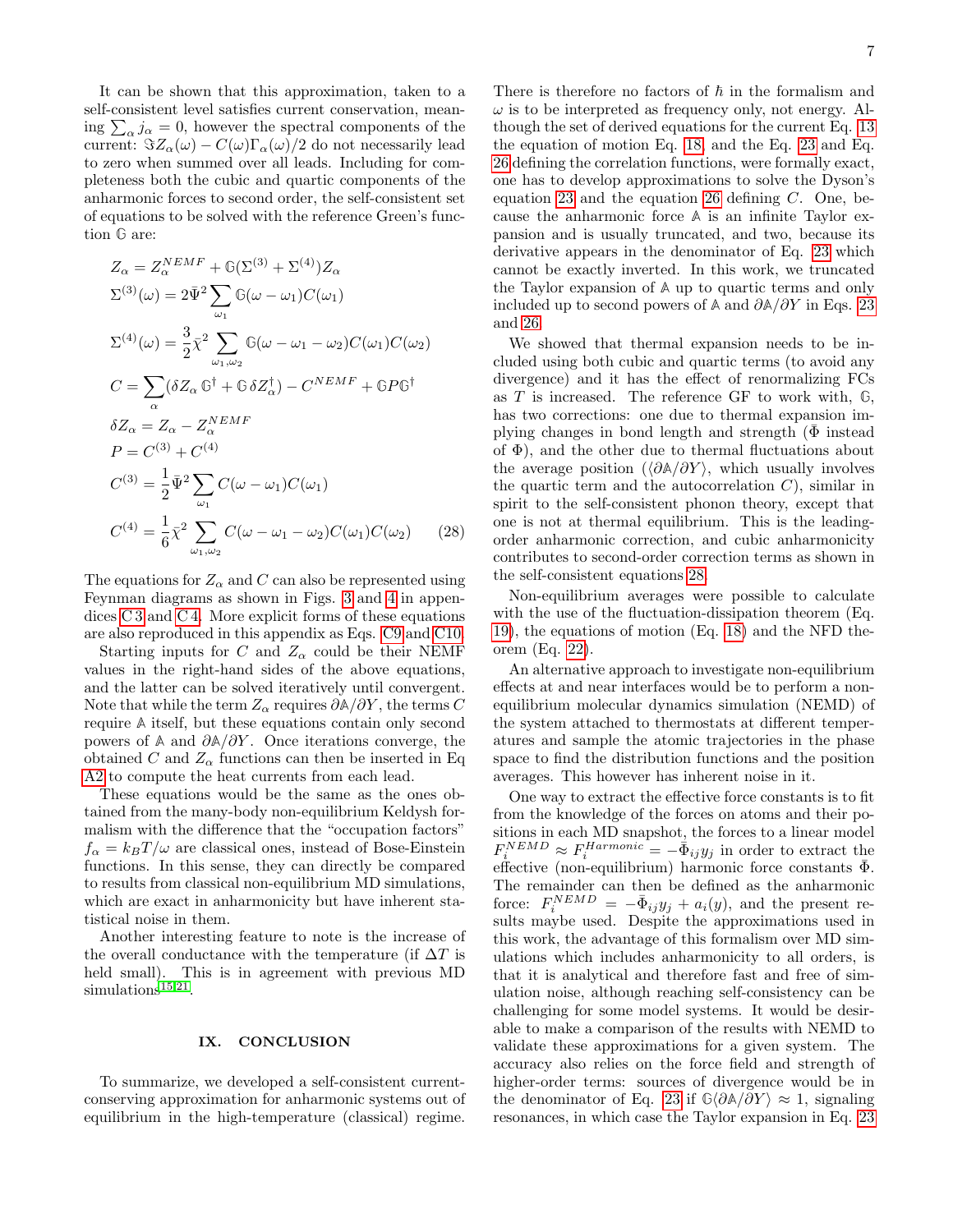is not appropriate.

Applications to nanoscale systems will appear in future publications.

### X. ACKNOWLEDGMENTS

We would like to thank Prof. M. R. RahimiTabar for useful discussions on the handling of correlations, the NFD theorem and a review of the manuscript, and Profs. J. Shiomi and H. Cheraghchi for discussions at the early stages of this work. I specifically thank Dr. V. Chiloyan for introducing me to the Langevin thermostat method. Internal support at UVa from the Hobby Fund is also greatly acknowledged.

This paper is dedicated to the memory of Rouzbeh Rastgarkafshgarkolaei with whom I had several related discussions.

#### Appendix A: Calculation of time averages

When calculating time average of a product such as  $a(t)b(t)$  in terms of their Fourier transform, some care needs to be taken:

 $\langle a(t)b(t)\rangle dt; (\tau \to \infty)$ 

 $\int^{\tau/2}$  $-\tau/2$ 

 $\langle \langle a(t) b(t) \rangle \rangle = \frac{1}{\sqrt{2\pi}}$ 

<span id="page-7-1"></span>τ

Where one set of brackets is for time averaging and the second set is a thermodynamic average over different initial conditions. To simplify the notations, we have however used only one set of brackets.

In terms of their Fourier transform, we have

$$
\langle\langle a(t)b(t)\rangle\rangle = \int_{-\tau/2}^{\tau/2} \int \frac{d\omega}{2\pi} \frac{d\omega'}{2\pi} e^{-i(\omega+\omega')t} \frac{dt}{\tau} \langle A(\omega)B(\omega')\rangle
$$

But

$$
\langle e^{-i\omega t} \rangle = \int_{-\tau/2}^{\tau/2} e^{-i\omega t} \frac{dt}{\tau} = \frac{\sin \omega \tau/2}{\omega \tau/2} \underset{\tau \to \infty}{\to} \delta_{\omega,0} (= 1 \text{ or } 0)
$$

On the other hand, taking  $\tau \to \infty$  in the boundaries of integral of  $e^{-i\omega t}$  leads to  $2\pi\delta(\omega)$  which should cancel the  $\tau$  in the denominator in order to give 1. This means, when taking time averages, one simply needs to take the convolution of the Fourier transforms at  $\Omega = 0$ :

$$
\langle a(t)b(t)\rangle = \frac{1}{\tau} \int \frac{d\omega}{2\pi} \langle A(\omega)B(-\omega)\rangle \tag{A1}
$$

When calculating diagonal terms of autocorrelations, such as in  $\langle \zeta(\omega)\zeta^{\dagger}(\omega)\rangle = 2\gamma k_B T \tau$ , the result is proportional to the integration time  $\tau$ . The latter cancels the  $\tau$ in the denominator coming from time averaging. Loosely speaking,  $2\pi\delta(\omega)/\tau = 1$  or 0. As an example, to calculate the average (DC) current one simply needs to take the diagonal terms in frequencies, omitting factors of  $\tau$  appearing in the correlation functions:

$$
\langle j_{\alpha} \rangle = \lim_{\substack{\tau \to \infty \\ \Omega \to 0}} \frac{\langle J_{\alpha}(\Omega) \rangle}{\tau} = \Re \int \frac{d\omega}{2\pi} \frac{(-i\omega)}{\tau} \Big[ \langle Y(\omega) \eta_{\alpha}^{\dagger}(\omega) \rangle + \langle Y(\omega) Y^{\dagger}(\omega) \rangle \sigma_{\alpha}^{\dagger}(\omega) \Big] \tag{A2}
$$

### <span id="page-7-0"></span>Appendix B: Change of position variables due to thermal expansion

As the temperature of a system is raised, there can the thermal expansion due to anharmonicity. The equilibrium position of the atoms is shifted, and this can also cause a change in the force constants as bond lengths have changed. To take these effects into account, we will slightly modify the formalism as follows:

Let us Taylor-expand the interaction potential in the device in powers of rescaled atomic displacements  $x =$  $\sqrt{m} u$ , about the zero temperature equilibrium positions:

<span id="page-7-2"></span>
$$
\mathcal{V}(x_1, ..., x_n) = \mathcal{V}(0, ...0) + \Pi_i x_i + \frac{1}{2!} \Phi_{ij} x_i x_j + \frac{1}{3!} \Psi_{ijk} x_i x_j x_k + \frac{1}{4!} \chi_{ijkl} x_i x_j x_k x_l + ...
$$
\n(B1)

where, for brevity, we omitted the summation sign over repeated indices, and where  $\Pi_i$  is the residual force on atom i and is zero if one starts from a fully relaxed configuration. The coefficients of this expansion can be obtained from a zero-temperature DFT calculation for  $instance<sup>22,23</sup>$  $instance<sup>22,23</sup>$  $instance<sup>22,23</sup>$  $instance<sup>22,23</sup>$ .

One way, and actually the correct way to compute the non-equilibrium average of the force constants, is to perform a non-equilibrium molecular dynamics (NEMD) simulation in which the system is subject to two or more thermostats at different temperatures and zero pressure. Average positions  $\langle x \rangle$  maybe computed from the runs, and then one may fit the forces with an effective harmonic model as we will describe below. In a thermally expanded system where  $\langle x \rangle$  is non-zero, we Taylor expand the potential about the "non-equilibrium" values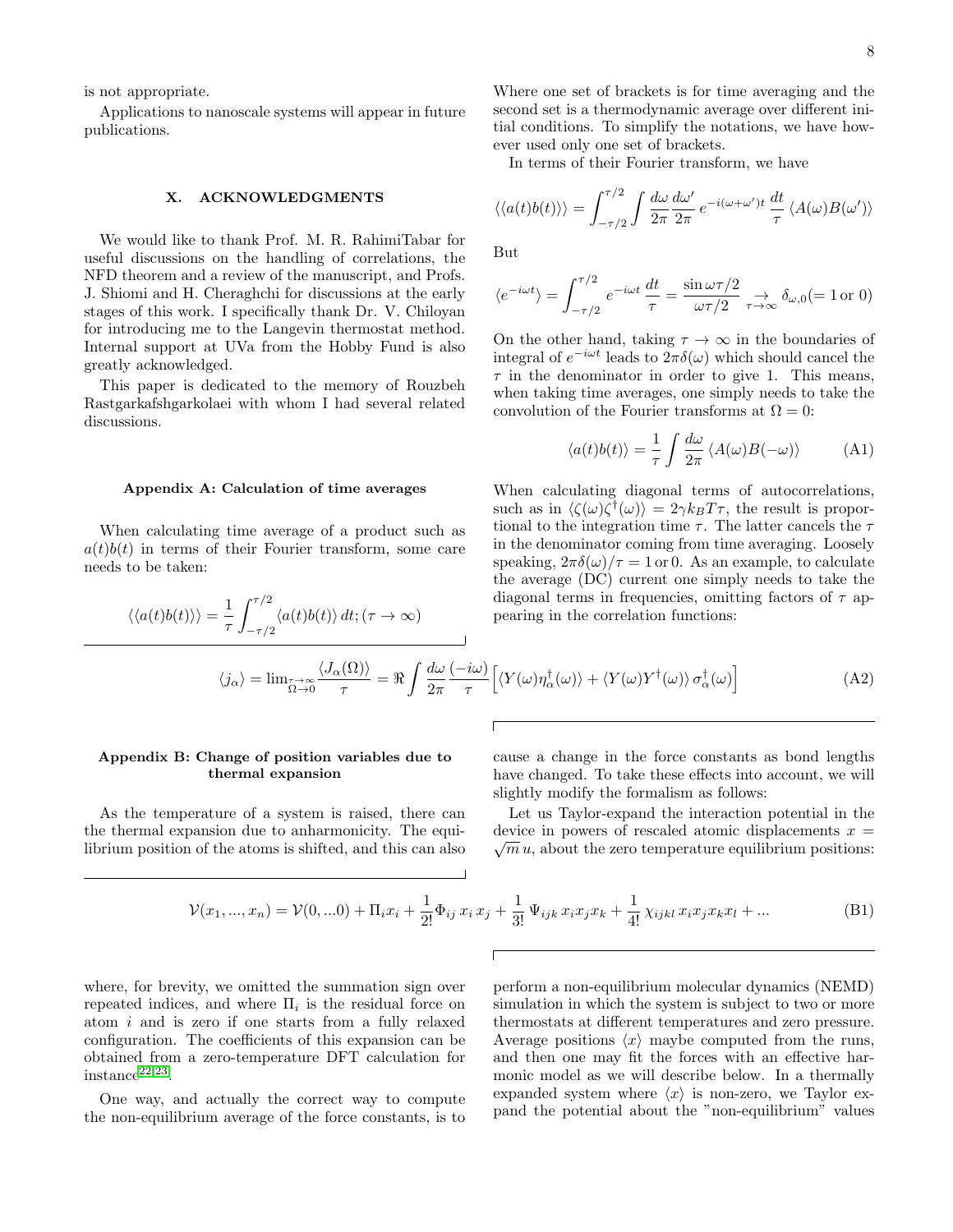$\langle x \rangle$  instead of zero. This leads to a change in the force constants. The new dynamical variables are chosen so that their average is zero, i.e. they oscillate about the new thermal non-equilibrium positions:

$$
y(t) = x(t) - \langle x \rangle \Longrightarrow Y(\omega) = X(\omega) - 2\pi \delta(\omega) \langle x \rangle; \langle y \rangle = 0
$$

The average position is defined to be the solution of the average force being zero. In terms of these new variables, and up to second-order in powers of displacements, the force on atom i can be written as:

$$
-\frac{\partial V}{\partial x_i} = F_i = F_i(x = \langle x \rangle) + \left(\frac{\partial F_i}{\partial y_j}\right)_{x = \langle x \rangle} y_j + \frac{1}{2} \left(\frac{\partial^2 F_i}{\partial y_j y_k}\right)_{x = \langle x \rangle} y_j y_k + \dots
$$
(B2)

The first term, the residual force, will be used to define the thermal expansion  $\langle x \rangle$  (by setting the residual or average force to zero:  $F_i(x = \langle x \rangle) = -(\frac{\partial \mathcal{V}}{\partial y_i})_{x = \langle x \rangle} = 0,$ which is the Eq. [14](#page-3-1) in the main text. The second term is the effective, or temperature-dependent, harmonic force, and the last term is the effective anharmonic force. In the case where the potential energy is Taylor expanded up to quartic order such as in Eq. [B1,](#page-7-2) one can explicitly work out the equation satisfied by  $\langle x \rangle$ , and derive explicit expressions for the effective harmonic and anharmonic FCs. The expression for the force in this case is as follows:

$$
-\frac{\partial \mathcal{V}}{\partial x_i} = F_i = -\Phi_{ij} x_j - \frac{1}{2} \Psi_{ijk} x_j x_k - \frac{1}{6} \chi_{ijkl} x_j x_k x_l - \Sigma_\alpha V_\alpha x_\alpha
$$
  

$$
= -\Phi_{ij} \langle x_j \rangle - \frac{1}{2} \Psi_{ijk} \langle x_j \rangle \langle x_k \rangle - \frac{1}{6} \chi_{ijkl} \langle x_j \rangle \langle x_k \rangle \langle x_l \rangle - \Phi_{ij} y_j - \frac{1}{2} \Psi_{ijk} (y_j y_k + y_j \langle x_k \rangle + \langle x_j \rangle y_k)
$$
  

$$
- \frac{1}{6} \chi_{ijkl} (y_j y_k y_l + 3 y_j y_k \langle x_l \rangle + 3 y_j \langle x_k \rangle \langle x_l \rangle) - \Sigma_\alpha V_\alpha x_\alpha
$$

where use was made of the symmetry of  $\Psi$  and  $\chi$  under permutation of their  $j, k, l$  indices.

### 1. Thermal expansion

To find the average positions  $\langle x \rangle$ , we set the average force on each atom  $i, \langle F_i \rangle = -\langle (\partial \mathcal{V}/\partial x_i)_{x=\langle x \rangle} \rangle$  to zero, and  $\langle x_{\alpha} \rangle = 0$  (leads are harmonic and will not thermalexpand), and solve for  $\langle x \rangle$ . Thus the coupling term with the leads which is linear in lead degrees of freedom and has zero average, will vanish, and we have the following set of non-linear equations in  $\langle x \rangle$  in terms for force constants and averages of  $\langle y y \rangle$  and  $\langle y y y \rangle$ :

$$
\left[\Phi_{ij} + \frac{1}{2}\chi_{ijkl}\langle y_k y_l \rangle\right] \langle x_j \rangle + \frac{1}{2}\Psi_{ijk}\langle x_j \rangle \langle x_k \rangle + \frac{1}{6}\chi_{ijkl}\langle x_j \rangle \langle x_k \rangle \langle x_l \rangle = -\frac{1}{2}\Psi_{ijk}\langle y_j y_k \rangle - \frac{1}{6}\chi_{ijkl}\langle y_j y_k y_l \rangle \tag{B3}
$$

#### 2. The new force constants

The new force constants are simply defined to the be potential derivatives evaluated at the new average positions. Up to quartic order, they are defined as:

$$
\bar{\Phi}_{ij} = \left(\frac{\partial^2 V}{\partial x_i \partial x_j}\right)_{\langle x \rangle} = \Phi_{ij} + \Psi_{ijk} \langle x_k \rangle + \frac{1}{2} \chi_{ijkl} \langle x_k \rangle \langle x_l \rangle
$$
  

$$
\bar{\Psi}_{ijk} = \left(\frac{\partial^3 V}{\partial x_i \partial x_j \partial x_k}\right)_{\langle x \rangle} = \Psi_{ijk} + \chi_{ijkl} \langle x_l \rangle
$$
  

$$
\bar{\chi}_{ijkl} = \chi_{ijkl}
$$

Finally, the average positions can be re-expressed in terms of the new force constants as: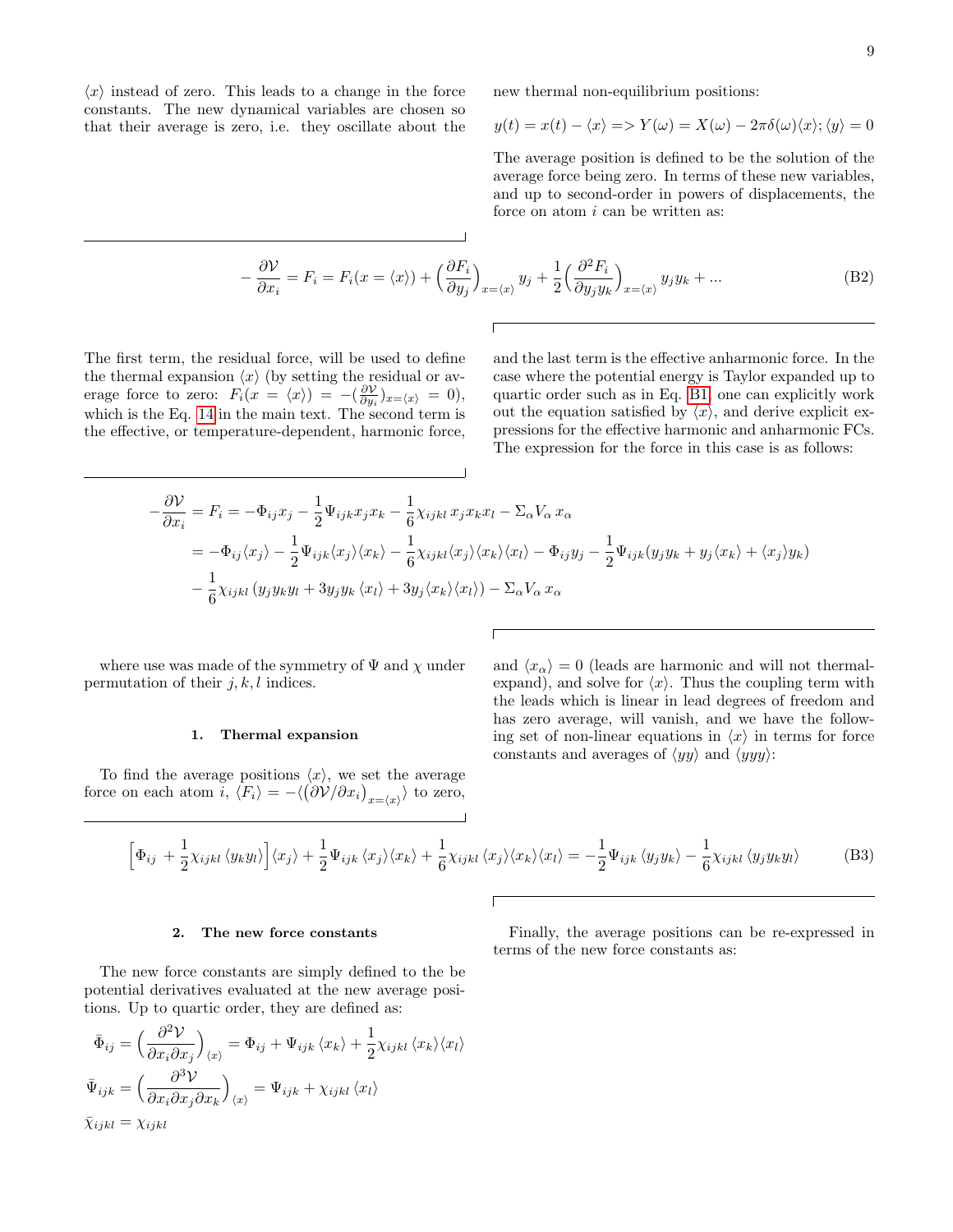$$
\bar{\Phi}_{ij} \langle x_j \rangle - \frac{1}{2} \bar{\Psi}_{ijk} \langle x_j \rangle \langle x_k \rangle + \frac{1}{6} \bar{\chi}_{ijkl} \langle x_j \rangle \langle x_k \rangle \langle x_l \rangle = -\frac{1}{2} \bar{\Psi}_{ijk} \langle y_j y_k \rangle - \frac{1}{6} \bar{\chi}_{ijkl} \langle y_j y_k y_l \rangle \tag{B4}
$$

These coupled set of non-linear equations (for all  $i$ ) in  $(\langle x \rangle, \Phi, \Psi, \bar{\chi} \text{ must be solved in terms of } \langle y \rangle \text{ and } \langle y \rangle$ covariance matrices, to find the average positions and effective force constants. It requires a self-consistent iterative solution as the  $\langle yy \rangle$  correlations will in turn depend

on  $\langle x \rangle$ .

#### 3. New equations of motion

Finally, changing to new dynamical variables  $y(t)$  and new force constants, the equation of motion for  $y$  becomes:

$$
\frac{d^2y_i}{dt^2} = -\left(\frac{\partial^2 V}{\partial y_i \partial y_j}\right)_{y=0} y_j - \frac{1}{2} \left(\frac{\partial^3 V}{\partial y_i \partial y_j \partial y_k}\right)_{y=0} y_j y_k - \frac{1}{6} \left(\frac{\partial^4 V}{\partial y_i \partial y_j \partial y_k \partial y_l}\right)_{y=0} y_j y_k y_l - \dots - \Sigma_\alpha V_\alpha x_\alpha
$$
\n
$$
= -\bar{\Phi}_{ij} y_j - \frac{1}{2} \bar{\Psi}_{ijk} y_j y_k - \frac{1}{6} \bar{\chi}_{ijkl} y_j y_k y_l - \Sigma_\alpha V_\alpha x_\alpha
$$
\n(B5)

Adopting this change of variable, the GF keeps the same form with  $\Phi$  substituted by  $\Phi$ , and anharmonic forces in the right-hand side of the equation of motion become by definition:

$$
a \stackrel{\text{def}}{=} -\frac{1}{2} \bar{\Psi}_{ijk} y_j y_k - \frac{1}{6} \bar{\chi}_{ijkl} y_j y_k y_l \tag{B6}
$$

## Appendix C: Explicit form of the correlation functions including the atomic and cartesian indices

In this section, we will give explicit formulas for the correlation functions needed in the average heat current expression in Eq. [A2.](#page-7-1) First let us label by roman letters  $i, j, k$  the dynamical degrees of freedom in the device. If there are N atoms in the device in 3 dimensions, each of these labels refers to an atom and one of the 3 cartesian components of its displacements. It therefore varies from 1 to 3N. As a result the matrices C,  $\sigma_{\alpha}$  and  $Z_{\alpha}$ are  $3N \times 3N$  matrices. Taking their trace in formula [A2](#page-7-1) gives the heat current, which is a scalar. Note that since transport is along the length of the leads which are one-dimensional, in principle the components of the power perpendicular to the lead direction should yield zero. More specifically, if the current in lead  $\alpha$  is given by  $J_{\alpha} = \langle \dot{x}F_x + \dot{y}F_y + \dot{z}F_z \rangle$ , and the lead is infinite along the z direction for instance, then we should have  $J_{\alpha} = \langle zF_z \rangle$ and  $\langle \dot{x}F_x \rangle = \langle \dot{y}F_y \rangle = 0$ . So in each lead, one may take 3 partial traces along and perpendicular to the lead direction and confirm these relations. The total trace should still yield the correct result. One final note is the matrices of  $\bar{\Phi}_{ij}$  and  $\bar{\Psi}_{ijk}$  are invariant under permutations of their indices.

#### 1. Lead Self-energies  $\sigma_{\alpha}$  and escape rates  $\Gamma_{\alpha}$

The surface green functions of the leads were defined by an inverse, as stated in Eq. [10.](#page-2-6) The self-energy for lead  $\alpha$ is accordingly defined as  $\sigma_{\alpha,ij}(\omega) = V_{\alpha,ik}\gamma_{\alpha,kk'}(\omega) V_{\alpha,jk'}$ where the two indices  $(k, k')$  refer to the lead degrees of freedom. Note the matrices  $V_{\alpha}$  connecting the device to lead  $\alpha$  need not be square.

The escape rates were defined by:

$$
\Gamma_{\alpha,ij} = -i(\sigma_{\alpha,ij} - \sigma_{\alpha,ij}^{\dagger}) = 2\Im(\sigma_{\alpha,ij})
$$
 (C1)

For Langevin thermostats with white noise, these results do not depend on the thermostat damping factors  $\gamma$ .

#### <span id="page-9-0"></span>2. Noise autocorrelation functions

Let us start with the noise autocorrelation which will appear in the calculation of displacement-noise correlation  $Z_{\alpha}$ . This autocorrelation can be obtained from the fluctuation-dissipation theorem, a relation which has to hold if the noise is such that the leads are to behave as a Langevin thermostat at temperature T:

$$
\langle \zeta_{\alpha}(t) \zeta_{\alpha'}^{T}(t') \rangle \stackrel{FD}{=} 2\gamma_{\alpha} k_{B} T_{\alpha} \delta(t-t') \delta_{\alpha,\alpha'}
$$

The noise is white and different sites are uncorrelated with each other. This relation implies that in the frequency domain the autocorrelation of  $\zeta$  and that of  $\eta$ satisfy the following relations:

$$
\langle \zeta_{\alpha}(\omega)\zeta_{\alpha'}^{T}(\omega')\rangle = 2\pi\delta(\omega + \omega')\,\delta_{\alpha,\alpha'}\,2\gamma_{\alpha}k_{B}T_{\alpha} \qquad (C2)
$$

$$
\langle \eta_{\alpha}(\omega) \eta_{\alpha'}^{T}(\omega') \rangle = V_{\alpha} g_{\alpha} , \langle \zeta_{\alpha} \zeta_{\alpha'}^{T} \rangle g_{\alpha'}^{T} V_{\alpha'}^{T}
$$
(C3)

$$
=2\pi\delta(\omega+\omega')\delta_{\alpha,\alpha'}k_BT_{\alpha}[V_{\alpha}g_{\alpha}(2\gamma_{\alpha})g_{\alpha}^TV_{\alpha}^T] \qquad (C4)
$$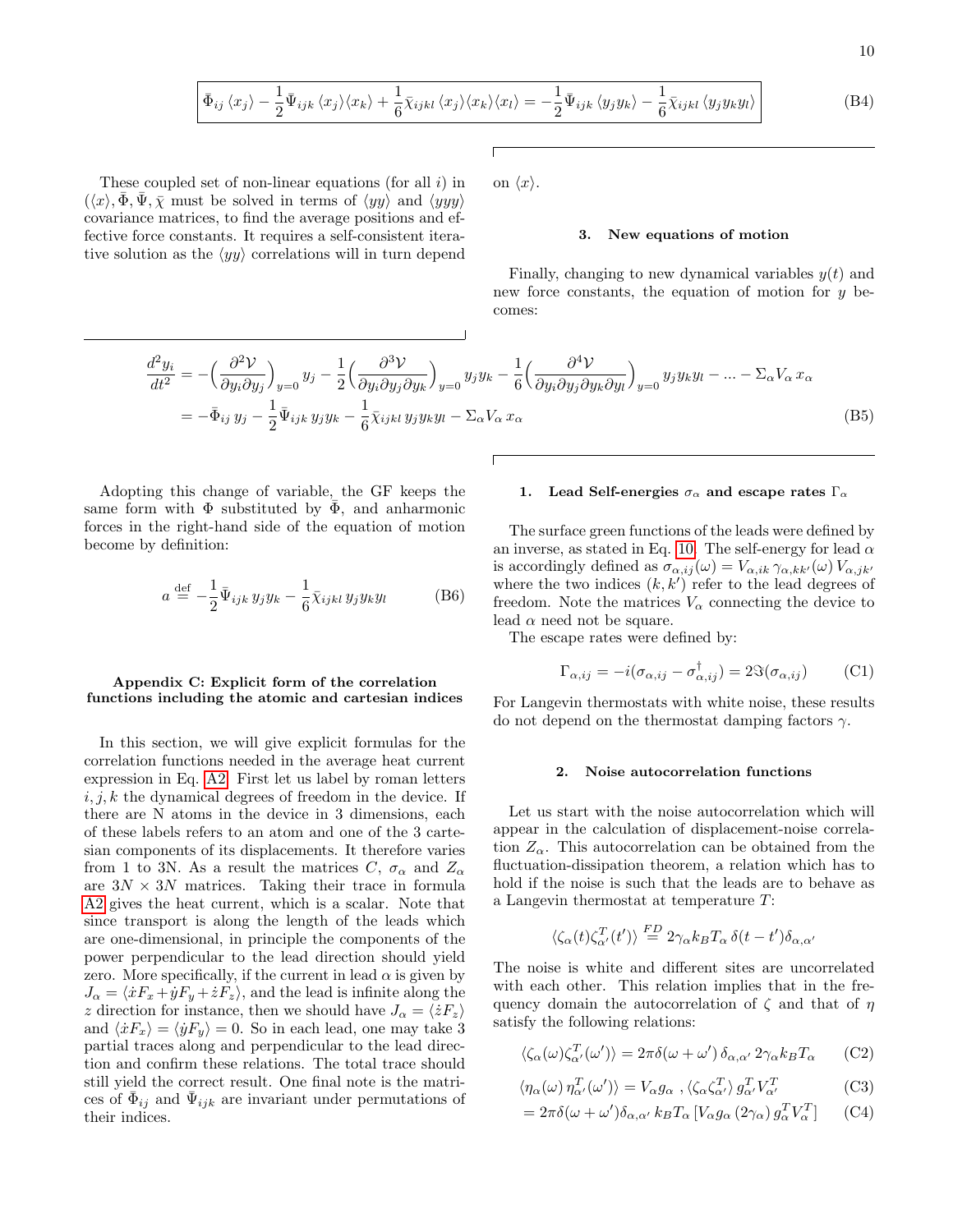In the above,  $g_{\alpha}$  is a diagonal matrix of size equal to the number of degrees of freedom in the lead  $\alpha$  (which is infinity!) At this point, we will use a convenient identity satisfied by any Green's function G. If  $G^{-1} = a + ib$ , with  $(a, b)$  real matrices, then

<span id="page-10-2"></span> $i(G-G^{\dagger})=iG(\frac{1}{G})$  $\frac{1}{G^{\dagger}}-\frac{1}{G}$  $\frac{1}{G}$ ) $G^{\dagger} = G(2b) G^{\dagger}$  $(C5)$  $\langle \eta_\alpha(\omega) \, \eta_{\alpha'}^T(\omega') \rangle = -i V_\alpha (g_\alpha - g_\alpha^\dagger) V_\alpha^T \times 2\pi \delta(\omega + \omega') \delta_{\alpha,\alpha'} \, \frac{k_B T_\alpha}{\sqrt{2\pi}}$ ω  $=-i(\sigma_\alpha-\sigma_\alpha^\dagger)\times 2\pi\delta(\omega+\omega')\delta_{\alpha,\alpha'}\frac{k_BT_{\alpha'}}{k_BT_{\alpha'}}$  $\frac{d^3T_{\alpha}}{\omega} = \Gamma_{\alpha} \times 2\pi \delta(\omega + \omega') \delta_{\alpha,\alpha'} \frac{k_B T_{\alpha}}{\omega}$ ω (C6)

as:

where we used the notation  $\Gamma_{\alpha} = -i(\sigma_{\alpha} - \sigma_{\alpha}^{\dagger}) = 2\Im(\sigma_{\alpha})$ for twice the imaginary part of the lead  $\alpha$  self-energy. Alternatively, the diagonal elements in frequency can be written as:

$$
\langle \eta_{\alpha}(\omega)\eta_{\alpha'}^{T}(-\omega)\rangle = \Gamma_{\alpha} \times \delta_{\alpha,\alpha'} \frac{k_{B}T_{\alpha}}{\omega}\tau
$$
 (C7)

where  $\tau$  is the integration time which goes to infinity. Dhar and  $Roy^{24}$  $Roy^{24}$  $Roy^{24}$  have shown that in the quantum limit, when taking a semi-infinite harmonic lead and averaging over all possible initial conditions sampled from a canonical ensemble, the quantum noise term has an autocorrelation given by

$$
\langle \eta_{\alpha}(\omega)\eta^{T}_{\alpha'}(\omega')\rangle = h\Gamma_{\alpha}\delta(\omega + \omega')\delta_{\alpha,\alpha'}\Big(1 + f(\hbar\omega/k_{B}T)\Big)
$$

where  $f(x) = [e^x - 1]^{-1}$  is the equilibrium Bose-Einstein distribution function, which, in the classical (high-temperature) limit, reduces to  $k_BT/\hbar\omega$ . Our classical result based on properties of Langevin thermostats is thus consistent with the quantum one.

We can note that the explicit dependence on the damping factor  $\gamma_{\alpha}$  has been replaced by twice the imaginary part of the lead self-energy  $\Gamma_{\alpha}$ , which one may interpret as  $2\omega$  times a "rate". For the adopted white noise, the dependence on its damping factor has gone away! Furthermore, in the calculation of  $Z_{\alpha}$ , the notation  $\langle \eta \eta^{\dagger} \rangle$  implies the diagonal terms  $\omega' = -\omega$  must be taken. Using the

Novikov-Furutsu-Donsker (NFD) identity (see appendix [D\)](#page-11-0) we can see that  $\langle A\eta^{\dagger} \rangle \propto \langle \eta \eta^{\dagger} \rangle$  and therefore only diagonal terms in frequency will appear in the frequency integral of the heat current, and assuming thermostat temperatures are steady, the heat current can only have a DC  $(\Omega = 0)$  component. Note that this component is infinite the way we defined it:  $J_{\alpha}(\Omega = 0) = \int_{-\infty}^{\infty} \langle j_{\alpha}(t) \rangle dt$ . To find the average heat current, we have to divide this by the integration time  $\tau$ , and then take the limit  $\tau \to \infty$ . This division cancels the  $\tau$  appearing in the numerator of noise autocorrelations. This issue is further discussed in the appendix, Eq. [A2.](#page-7-1) Final results do not depend on  $\tau.$ 

Since  $\Im(g_{\alpha}^{-1}) = -\omega \gamma_{\alpha}$  we can write the  $\eta$ -autocorrelation

The factor  $2\pi\delta(\omega + \omega')/\tau$  can now be excluded from the current as it is essentially 1 for the diagonal terms, and zero otherwise.

$$
\left| \langle \eta_{\alpha}(\omega)\eta_{\alpha}^{\dagger}(\omega) \rangle = \Gamma_{\alpha}(\omega) \frac{k_{B}T_{\alpha}}{\omega} \tau = 2\Im(\sigma_{\alpha}(\omega)) \frac{k_{B}T_{\alpha}}{\omega} \tau \right|
$$
(C8)

#### <span id="page-10-1"></span>3. Noise-displacement correlations  $Z_{\alpha}$

Using the equation of motion [18,](#page-4-3) the expression defining this correlation function to second order in ∂**A**/∂Y can be derived to satisfy Eq. [24.](#page-5-3) After substitution, the explicit relations become:

$$
Z_{\alpha,ij}(\omega) = Z_{\alpha,ij}^{NEMF}(\omega) + \mathbb{G}_{ik}(\omega) \left(\Sigma_{kk'}^{(3)} + \Sigma_{kk'}^{(4)}\right) Z_{\alpha,k'j}(\omega)
$$
  
\n
$$
Z_{\alpha,ij}^{NEMF}(\omega) = \mathbb{G}_{ik}(\omega) \Gamma_{\alpha,kj}(\omega) \frac{k_B T_{\alpha}}{\omega}
$$
  
\n
$$
\Sigma_{kk'}^{(3)}(\omega) = 2 \bar{\Psi}_{klm} \bar{\Psi}_{k'l'm'} \left(\int_{1} \mathbb{G}_{ll'}(\omega - \omega_{1}) C_{mm'}(\omega_{1})\right)
$$
  
\n
$$
\Sigma_{kk'}^{(4)}(\omega) = \frac{3}{2} \bar{\chi}_{klmn} \bar{\chi}_{k'l'm'n'} \left(\int_{1,2} \mathbb{G}_{ll'}(\omega - \omega_{1} - \omega_{2}) C_{mm'}(\omega_{1}) C_{nn'}(\omega_{2})\right)
$$
 (C9)

where, as usual, the summation over repeated indices is implied.

<span id="page-10-0"></span>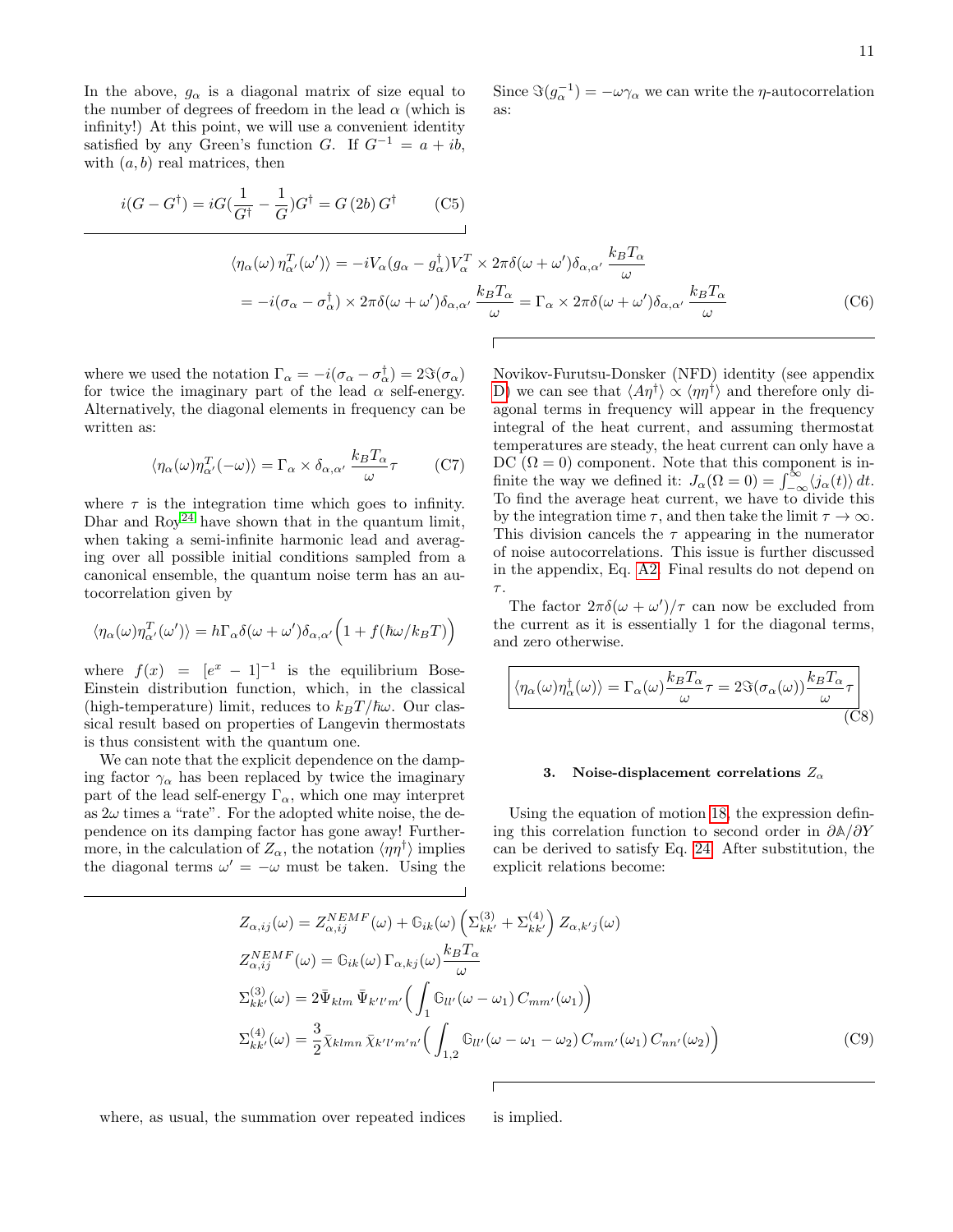#### <span id="page-11-3"></span>4. Displacement autocorrelations  $C(\omega)$



<span id="page-11-1"></span>FIG. 3. Feynman diagrams associated with  $Z_{\alpha}$  up to second order in anharmonic forces. Dashed lines represent the phonon Green's function  $\mathbb{G}$ , the circle represents  $\Gamma_{\alpha}$ , the triangle represents the third-order vertex  $\bar{\Psi}$  and the square the fourth-order vertex  $\chi$ . The thick line with opposite arrows represents the displacement autocorrelation  $C(\omega)$ . Frequency must be conserved at each vertex.

These functions, whose trace represents the number of excitations in the device, are defined via Eq [26.](#page-5-2) The static distortion in  $\langle x \rangle \langle x \rangle$  does not contribute to the current and will thus be omitted. To second-order in **A**, the expression for  $C$  is given by:

$$
C_{ij}(\omega) = \sum_{\alpha} (Z_{\alpha,ik} - Z_{\alpha,ik}^{NEMF}) \mathbb{G}_{kj}^{\dagger} + \mathbb{G}_{ik} (Z_{\alpha,kj} - Z_{\alpha,kj}^{NEMF})^{\dagger} - C_{ij}^{NEMF}(\omega) + \mathbb{G}_{ik} \left( C_{kk'}^{(3)} + C_{kk'}^{(4)} \right) \mathbb{G}_{k'j}^{\dagger}
$$
  
\n
$$
C_{ij}^{NEMF}(\omega) = \Sigma_{\alpha} (\mathbb{G}_{ik} \Gamma_{\alpha,kk'} \mathbb{G}_{k'j}^{\dagger}) \frac{k_B T_{\alpha}}{\omega}
$$
  
\n
$$
C_{kk'}^{(3)}(\omega) = \frac{1}{2} \bar{\Psi}_{klm} \bar{\Psi}_{k'l'm'} \Big( \int_{1} C_{ll'}(\omega - \omega_1) C_{mm'}(\omega_1) \Big)
$$
  
\n
$$
C_{kk'}^{(4)}(\omega) = \frac{1}{6} \bar{\chi}_{klmn} \bar{\chi}_{k'l'm'n'} \Big( \int_{1,2} C_{ll'}(\omega - \omega_1 - \omega_2) C_{mm'}(\omega_1) C_{nn'}(\omega_2) \Big)
$$
 (C10)



<span id="page-11-2"></span>

## <span id="page-11-0"></span>Appendix D: Statement and proof of the Novikov-Furutsu-Donsker (NFD) relation

The Novikov-Furutsu-Donsker relation<sup>[20,](#page-13-8)[25](#page-13-13)[–27](#page-13-14)</sup> relates the correlation function of any functional  $A[\eta]$  with the <span id="page-11-4"></span>noise  $\eta$  to the noise-noise correlation times the expectation value of the derivative of that functional:

$$
\langle A[\eta] \,\eta_{\alpha}^{\dagger}(t) \rangle = \sum_{\beta} \int dt' \langle \eta_{\beta}(t') \eta_{\alpha}^{\dagger}(t) \rangle \langle \frac{\delta A[\eta]}{\delta \eta_{\beta}(t')} \rangle \tag{D1}
$$

implying that in the frequency domain, we have

$$
\langle A_i[\eta] \,\eta_{j\alpha}^\dagger(\omega)\rangle = \sum_{l,\beta} \langle \frac{\delta A_i[\eta]}{\delta \eta_{l,\beta}}(\omega)\rangle \langle \eta_{l,\beta}(\omega)\eta_{i,\alpha}^\dagger(\omega)\rangle \quad (D2)
$$

*Proof of the NFD relation*: Let  $\eta$  be a random variable with Gaussian distribution of mean 0 and variance  $\sigma^2$ . Consider the average  $S = \langle A[\eta]\eta \rangle$  where A is a functional of  $\eta$ . By definition,  $S = \int_{-\infty}^{+\infty} d\eta \frac{e^{-\eta^2/2\sigma^2}}{\sqrt{2\pi\sigma^2}} \eta A(\eta)$ . After performing an integration by parts, we find: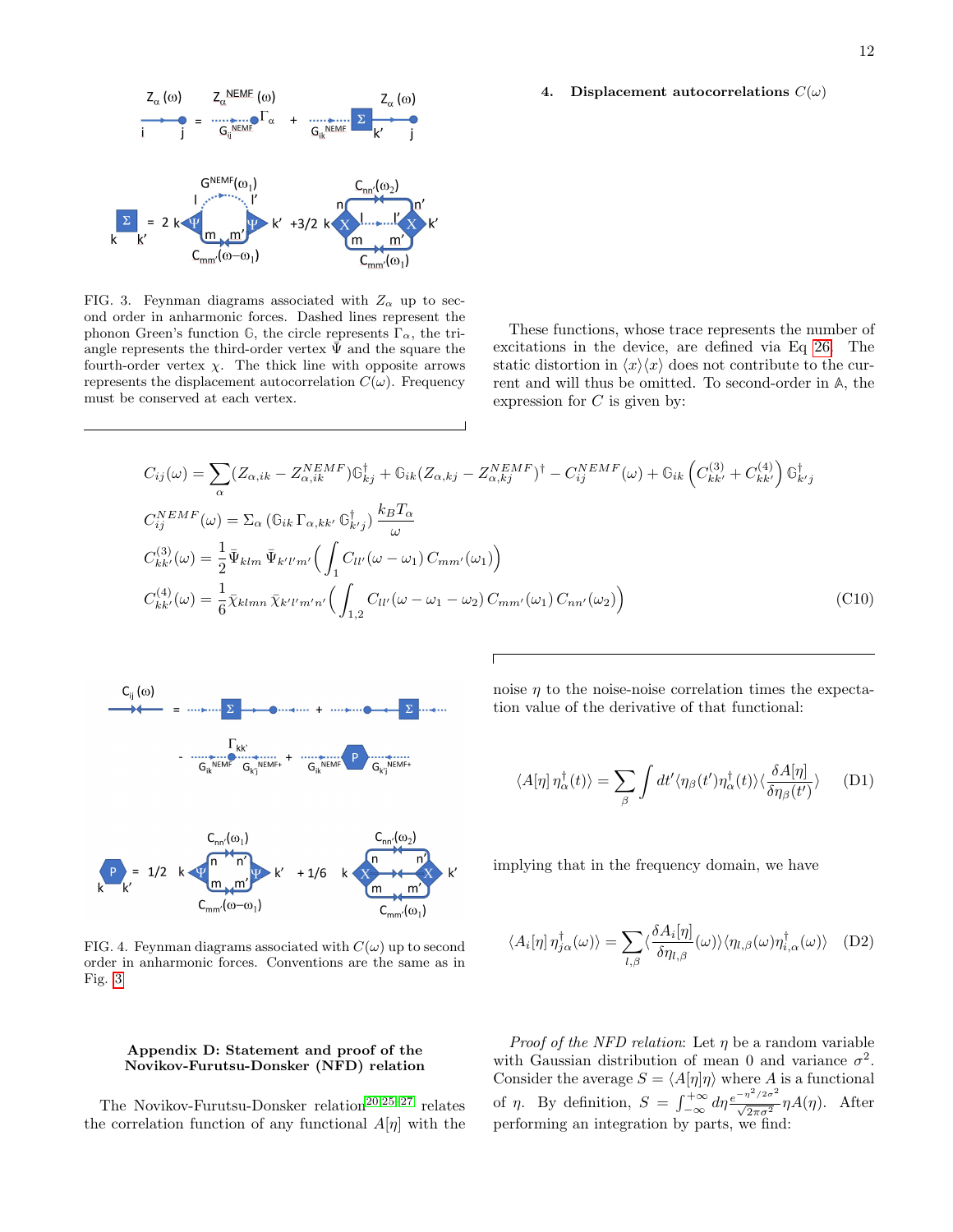$$
S = \int_{-\infty}^{+\infty} -\sigma^2 \frac{1}{\sqrt{2\pi\sigma^2}} d(e^{-\eta^2/2\sigma^2}) A(\eta) = \sigma^2 \int_{-\infty}^{+\infty} \frac{1}{\sqrt{2\pi\sigma^2}} e^{-\eta^2/2\sigma^2} \frac{dA(\eta)}{d\eta} d\eta = \sigma^2 \langle \frac{dA(\eta)}{d\eta} \rangle = \langle \eta \eta \rangle \langle \frac{dA(\eta)}{d\eta} \rangle
$$

This can easily be extended to higher dimensions where  $\eta$  is an array:  $\langle A[\eta]\eta_i \rangle = \sum_j \langle \frac{\partial A}{\partial \eta_j} \rangle \langle \eta_j \eta_i \rangle$ .

## <span id="page-12-12"></span>Appendix E: Heat current within the Harmonic approximation

For a harmonic system  $(G = \mathcal{G} = \mathbb{G})$ , we have derived the following expressions :

$$
Z_{\alpha}^{H}(\omega) = \langle Y \eta_{\alpha}^{\dagger} \rangle = \mathcal{G} \Gamma_{\alpha} \frac{k_{B} T_{\alpha}}{\omega} \tau; \tag{E1}
$$

$$
C^{H}(\omega) = \langle Y Y^{\dagger} \rangle = \Sigma_{\beta} (\mathcal{G} \Gamma_{\beta} \mathcal{G}^{\dagger}) \frac{k_{B} T_{\beta}}{\omega} \tau
$$
 (E2)

 $\frac{d\omega}{2\pi}\,{\rm Tr}\,\Bigl(\Im(\mathcal{G})\,\Gamma_\alpha T_\alpha-\Sigma_\beta(\mathcal{G}\,\Gamma_\beta T_\beta\,\mathcal{G}^\dagger)\frac{\Gamma_\alpha}{2}$ 

2  $\setminus$ 

The frequency in the denominator will cancel the frequency in the current coming from the time derivative of positions, so that the harmonic current becomes:

Below we will show that this current satisfies both detailed balance and current conservation.\n\n
$$
D = \frac{1}{2} \frac{1}{2} I_1 I_2 I_3
$$

Detailed balance: If all leads are at the same temperature, using Eq. [C5,](#page-10-2) we have

$$
\operatorname{Tr} \Gamma_{\alpha} \Im(\mathcal{G}) = \frac{1}{2} \operatorname{Tr} \Gamma_{\alpha} \Sigma_{\beta} (\mathcal{G} \Gamma_{\beta} \mathcal{G}^{\dagger})
$$
(E3)

Making this substitution for  $\Im(\mathcal{G})$  in the heat current formula, we end up with:

$$
\langle j_{\alpha}^{H} \rangle = \frac{k_{B}}{2} \int \frac{d\omega}{2\pi} \operatorname{Tr} \Gamma_{\alpha} \mathcal{G} \left( \Sigma_{\beta} \Gamma_{\beta} (T_{\alpha} - T_{\beta}) \right) \mathcal{G}^{\dagger} \quad \text{(E4)}
$$

This is equation manifestly shows detailed balance as it is linear in temperature differences. It is also easy to see that this harmonic part of the heat current satisfies current conservation, due to the antisymmetric (under exchange of  $\alpha$  and  $\beta$ ) form of the following sum:

$$
\Sigma_{\alpha} \langle j_{\alpha}^{H} \rangle = \frac{k_{B}}{2} \int \frac{d\omega}{2\pi} \Sigma_{\alpha\beta} (T_{\alpha} - T_{\beta}) \operatorname{Tr} \left[ \Gamma_{\alpha} \mathcal{G} \Gamma_{\beta} \mathcal{G}^{\dagger} \right] = 0
$$
 (E5)

In a two-terminal device geometry  $(\beta = R; \alpha = L)$ , the expression for the current reduces to the well-known formula:

$$
\langle j_L^H \rangle = \frac{k_B}{2} (T_L - T_R) \int \frac{d\omega}{2\pi} \text{Tr} \left[ \Gamma_L \mathcal{G} \Gamma_R \mathcal{G}^\dagger \right] = -\langle j_R^H \rangle \tag{E6}
$$

In general, Tr  $[\Gamma_{\alpha} \mathcal{G} \Gamma_{\beta} \mathcal{G}^{\dagger}]$  maybe interpreted as the harmonic transmission from lead  $\alpha$  to lead  $\beta$ . We see that even in the non-equilibrium regime (large  $\Delta T$ ), the harmonic approximation leads to the same transmission

function regardless of how large the temperature difference is.

A simple extension to quantum case:

Given the correspondence between the quantum and classical versions of noise autocorrelation, to recover the quantum limit, one may replace  $f = k_BT/\omega$  by  $\hbar(1 + f_{BE}(\hbar\omega/k_BT))$ . The constant term 1 is irrelevant and disappears due to the principle of detailed balance, and the temperature difference is replaced by the difference in the distribution functions times the phonon energy:  $k_B(T_\alpha - T_\beta) \leq \gg \hbar \omega (f_\alpha - f_\beta)$ .

 $\langle j^H_\alpha \rangle = k_B \int \frac{d\omega}{2\pi}$ 

- <span id="page-12-1"></span> $1$  L. V. Keldysh, Soviet Physics JETP 20, 1018 (1965).
- <span id="page-12-2"></span><sup>2</sup> C. Caroli, R. Combescot, D. Lederer, P. Nozieres, and D. Saint-James, [Journal of Physics C: Solid State Physics](http://dx.doi.org/ 10.1088/0022-3719/4/16/025) 4[, 2598 \(1971\).](http://dx.doi.org/ 10.1088/0022-3719/4/16/025)
- <span id="page-12-3"></span> $3$  Y. Meir and N. S. Wingreen, [Phys. Rev. Lett.](http://dx.doi.org/10.1103/PhysRevLett.68.2512)  $68$ ,  $2512$ [\(1992\).](http://dx.doi.org/10.1103/PhysRevLett.68.2512)
- <span id="page-12-4"></span> $4$  H. M. Pastawski, Phys. Rev. B 44[, 6329 \(1991\).](http://dx.doi.org/10.1103/PhysRevB.44.6329)
- <span id="page-12-5"></span><sup>5</sup> N. Mingo, [Physical Review B](http://dx.doi.org/10.1103/PhysRevB.74.125402) **74**,  $125402 (2006)$ .
- <span id="page-12-6"></span>6 J. Wang, J. Wang, and N. Zeng, [Phys. Rev. B](http://dx.doi.org/ 10.1103/PhysRevB.74.033408) 74, 033408

[\(2006\).](http://dx.doi.org/ 10.1103/PhysRevB.74.033408)

- <span id="page-12-7"></span>7 J. Dai and Z. Tian, Phys. Rev. B 101[, 041301 \(2020\).](http://dx.doi.org/10.1103/PhysRevB.101.041301)
- <span id="page-12-8"></span><sup>8</sup> Y. Guo, M. Bescond, Z. Zhang, M. Luisier, M. Nomura, and S. Volz, [Physical Review B](http://dx.doi.org/ 10.1103/PhysRevB.102.195412) 102, 195412 (2020), [2007.14046.](http://arxiv.org/abs/2007.14046)
- <span id="page-12-10"></span>
- <span id="page-12-9"></span> $^{9}$  M. Luisier, Phys. Rev. B 86[, 245407 \(2012\).](http://dx.doi.org/10.1103/PhysRevB.86.245407)<br><sup>10</sup> C A Polanco. Nanoscale and A. Polanco, [Nanoscale and Microscale](http://dx.doi.org/10.1080/15567265.2021.1881193) [Thermophysical Engineering](http://dx.doi.org/10.1080/15567265.2021.1881193) 25, 1 (2021), [https://doi.org/10.1080/15567265.2021.1881193.](http://arxiv.org/abs/https://doi.org/10.1080/15567265.2021.1881193)
- <span id="page-12-11"></span> $11$  K. Sääskilahti, J. Oksanen, and J. Tulkki, [Phys. Rev. E](http://dx.doi.org/10.1103/PhysRevE.88.012128)

<span id="page-12-0"></span><sup>∗</sup> k1@virginia.edu